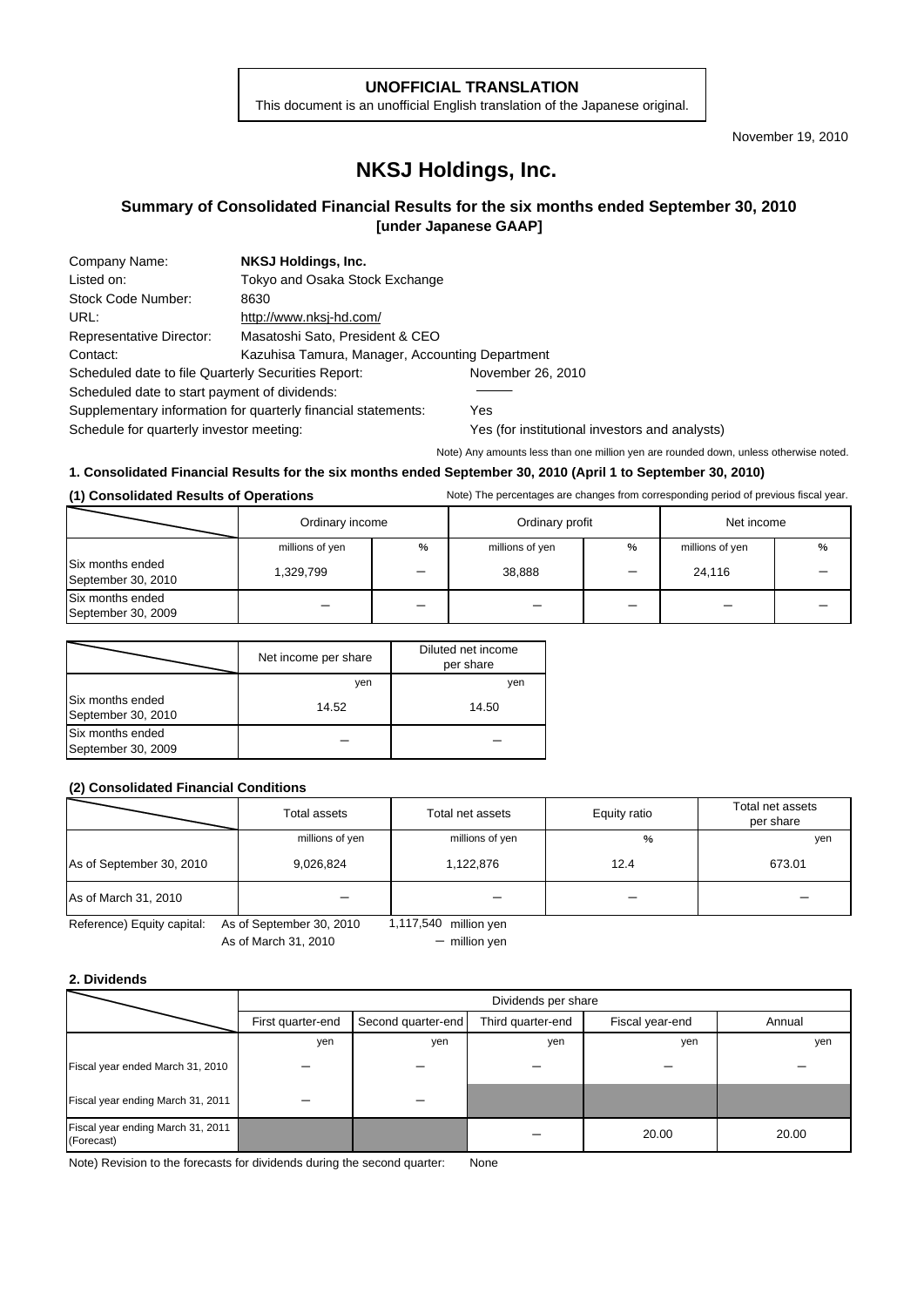#### **3. Consolidated Forecasts for the fiscal year ending March 31, 2011 (April 1, 2010 to March 31, 2011)**

Note) The percentages are changes from corresponding period of previous fiscal year.

|                                                                        | Ordinary income |               | Ordinary profit |   | Net income      |   | Net income<br>per share |
|------------------------------------------------------------------------|-----------------|---------------|-----------------|---|-----------------|---|-------------------------|
|                                                                        | millions of yen | $\frac{0}{6}$ | millions of yen | % | millions of yen | % | yen                     |
| Fiscal year ending March 31, 2011<br>(April 1, 2010 to March 31, 2011) | 2,625,000       |               | 48,000          |   | 25,000          |   | 15.05                   |

Note) Revision to the forecasts for the fiscal year during the second quarter: Yes

**4. Other** Note) Please refer to "Other Information" on page 3 for details.

(1) Changes in significant subsidiaries during the six months ended September 30, 2010: None

- (2) Changes in accounting policies, procedures and methods of presentation
	- ①Changes due to revisions to accounting standards: None

②Changes due to other reasons: None

Note) The above shows changes which are shown in "Changes in significant accounting policies for the preparation of the interim consolidated financial statements".

#### (3) Number of shares outstanding (Common stock) :

①Total shares outstanding including treasury stock:

| As of September 30, 2010<br>As of March 31, 2010 | 1,661,409,178 shares | $-$ shares |
|--------------------------------------------------|----------------------|------------|
| 2)Treasury stock:                                |                      |            |
| As of September 30, 2010                         | 907,549 shares       |            |
| As of March 31, 2010                             |                      | $-$ shares |
| 3) Average number of shares outstanding:         |                      |            |
| For the six months ended September 30, 2010      | 1,660,781,785 shares |            |
| For the six months ended September 30, 2009      |                      | $-$ shares |

### **(Summary of Non-consolidated Financial Results)**

#### **1. Non-consolidated Financial Results for the six months ended September 30, 2010 (April 1 to September 30, 2010)**

(1) Non-consolidated Results of Operations Note) The percentages are changes from corresponding period of previous fiscal year.

|                                        | Operating income |   | Operating profit |   | Ordinary profit |      | Net income      |   |
|----------------------------------------|------------------|---|------------------|---|-----------------|------|-----------------|---|
|                                        | millions of yen  | % | millions of yen  | % | millions of yen | $\%$ | millions of yen | % |
| Six months ended<br>September 30, 2010 | 2,423            |   | 1,187            |   | 478             |      | 476             |   |
| Six months ended<br>September 30, 2009 |                  |   |                  |   |                 |      |                 |   |

|                                        | Net income per share |
|----------------------------------------|----------------------|
|                                        | ven                  |
| Six months ended<br>September 30, 2010 | 0.28                 |
| Six months ended<br>September 30, 2009 |                      |

### **(2) Non-consolidated Financial Conditions**

|                            | Total assets<br>Total net assets |                     | Equity ratio | Total net assets<br>per share |
|----------------------------|----------------------------------|---------------------|--------------|-------------------------------|
|                            | millions of yen                  | millions of yen     | %            | yen                           |
| As of September 30, 2010   | 881,652                          | 879.217             | 99.5         | 528.06                        |
| As of March 31, 2010       | -                                |                     |              |                               |
| Reference) Equity capital: | As of September 30, 2010         | 876,854 million yen |              |                               |

Reference) Equity capital: As of September 30, 2010

As of March 31, 2010

 $-$  million ven

Note) The above shows changes in specified subsidiaries resulting in the change in the scope of consolidation during the six months ended September 30, 2010.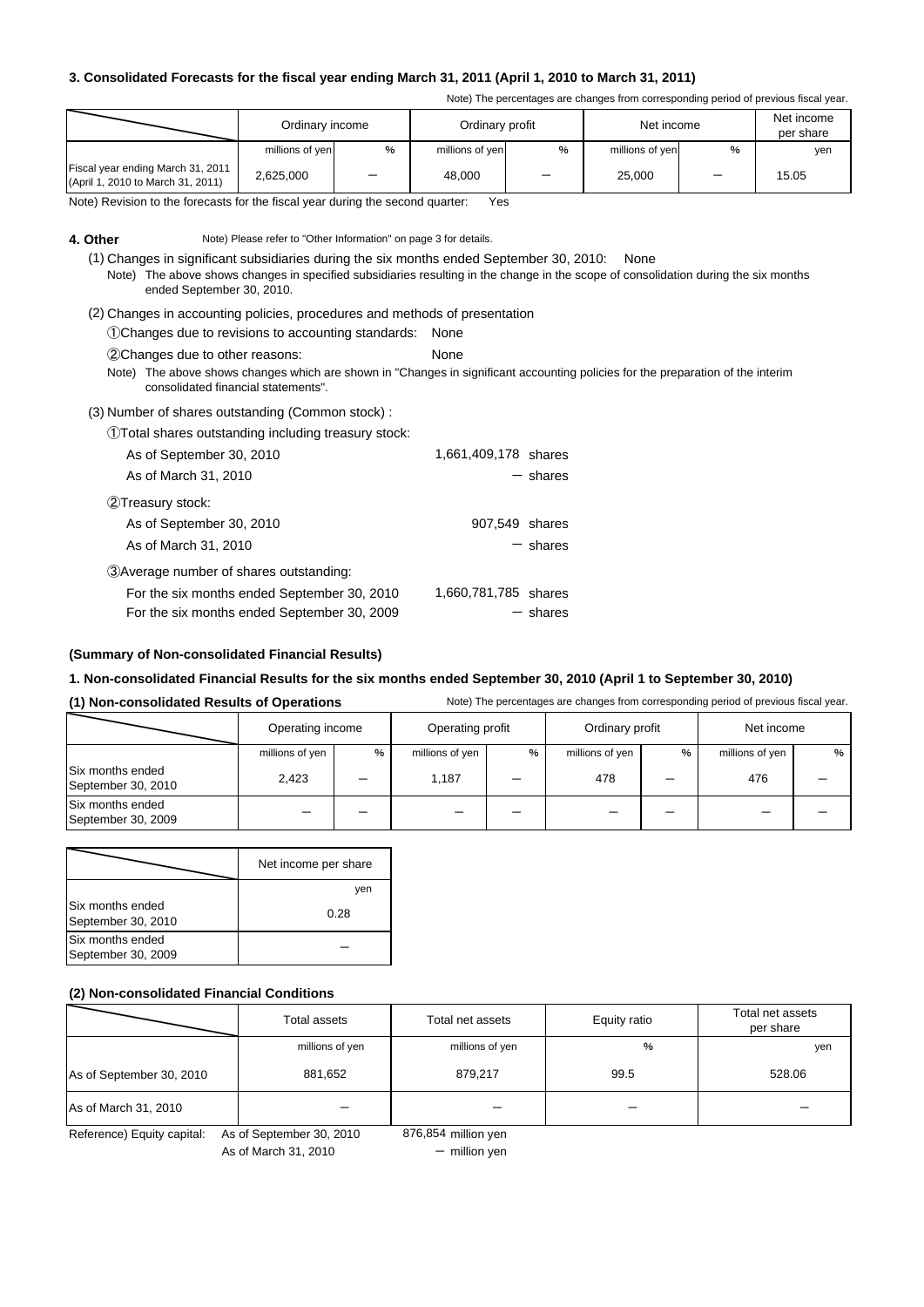#### (Disclosure regarding the execution of the interim audit process)

This summary is outside the scope of the interim audit procedure which is required by "Financial Instruments and Exchange Act". The interim audit process of the interim consolidated financial statements and the interim non-consolidated financial statements was not completed as of the date of the disclosure of this summary.

#### (Notes for using forecasted information etc.)

For assumptions underlying the forecasts and notes for using forecasted information, please refer to "Qualitative information related to the consolidated forecasts" on page 2 and "Note Regarding Forward-looking Statements" on page 21. Non-consolidated forecasts for the fiscal year ending March 31, 2011 (April 1, 2010 to March 31, 2011) are not disclosed. The forecasts included in this document are based on the currently available information and certain assumptions that we believe reasonable. Accordingly, the actual results may differ materially from those projected herein depending on various factors.

NKSJ Holdings, Inc. prepares the interim consolidated financial statements and the interim non-consolidated financial statements for the six months ended September 30, 2010, since it conducts business defined in the provision of Article17-15 Paragraph 2 of the Cabinet Office Ordinance on Disclosure of Corporate Information, etc.

NKSJ Holdings, Inc. was established on April 1, 2010 as a holding company of Sompo Japan Insurance Inc. and NIPPONKOA Insurance Co., Ltd. This consolidated fiscal year is the first period, so there are no results for the fiscal year ended March 31, 2010 and the six months ended September 30, 2009.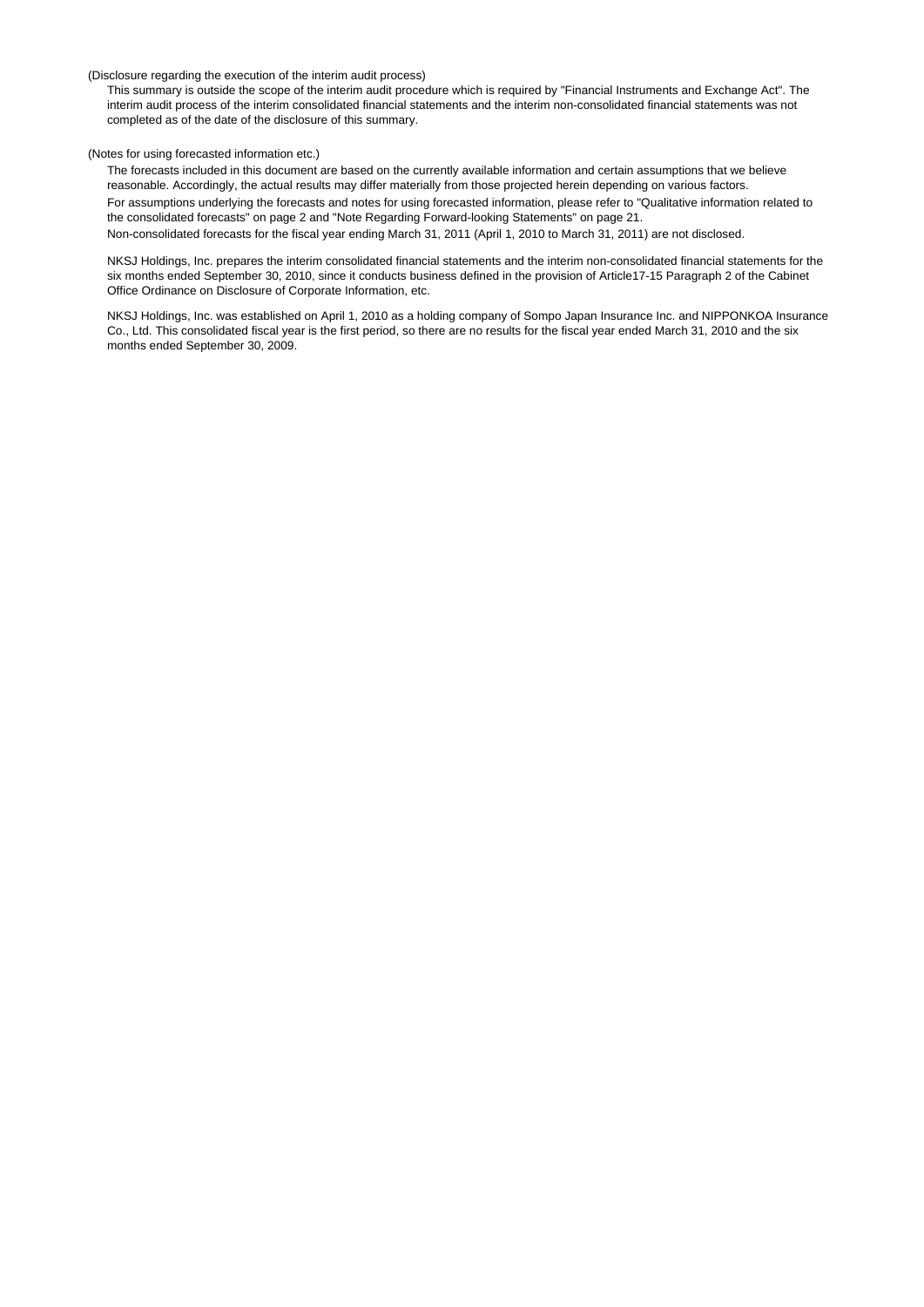### **Contents**

| 1. Qualitative Information related to the Consolidated Financial Results for the six months ended                                                                                                                              |                |
|--------------------------------------------------------------------------------------------------------------------------------------------------------------------------------------------------------------------------------|----------------|
|                                                                                                                                                                                                                                | $\overline{2}$ |
| (1) Qualitative information related to the consolidated results of operations manufacture information related to the consolidated results of operations                                                                        | $\overline{2}$ |
|                                                                                                                                                                                                                                | $\overline{2}$ |
|                                                                                                                                                                                                                                | $\overline{c}$ |
| 2. Other Information                                                                                                                                                                                                           | 3              |
|                                                                                                                                                                                                                                | 3              |
|                                                                                                                                                                                                                                | 3              |
| 3. Interim Consolidated Financial Statements (1999) (2009) (2009) (2009) (2009) (2009) (2009) (2009) (2009) (2009) (2009) (2009) (2009) (2009) (2009) (2009) (2009) (2009) (2009) (2009) (2009) (2009) (2009) (2009) (2009) (2 | $\overline{4}$ |
|                                                                                                                                                                                                                                | $\overline{4}$ |
|                                                                                                                                                                                                                                | 5              |
|                                                                                                                                                                                                                                | 6              |
|                                                                                                                                                                                                                                | 9              |
| $(5)$ Securities $\cdots$                                                                                                                                                                                                      | 9              |
|                                                                                                                                                                                                                                | 10             |
| 4. Interim Financial Statements (Non-consolidated) Manufacture and the interimental statements of                                                                                                                              | 13             |
|                                                                                                                                                                                                                                | 13             |
| (2) Interim Statements of Income (Non-consolidated) manufactured and content to the manufactured (2) Interim Statements of Income (Non-consolidated)                                                                           | 14             |
| (3) Interim Statements of Changes in Net Assets (Non-consolidated) manufactured and statements of Changes in Net Assets (Non-consolidated)                                                                                     | 15             |
|                                                                                                                                                                                                                                | 17             |
| 5. Supplementary Information material contracts and all the set of the set of the set of the set of the set of                                                                                                                 | 18             |
|                                                                                                                                                                                                                                | 18             |
| (2) Premiums Written and Claims Paid by Lines of Business (Consolidated) manual content content content and                                                                                                                    | 19             |
|                                                                                                                                                                                                                                | 20             |
| Note Regarding Forward-looking Statements <b>manufacture and continuum control of the Control Control of Control</b>                                                                                                           | 21             |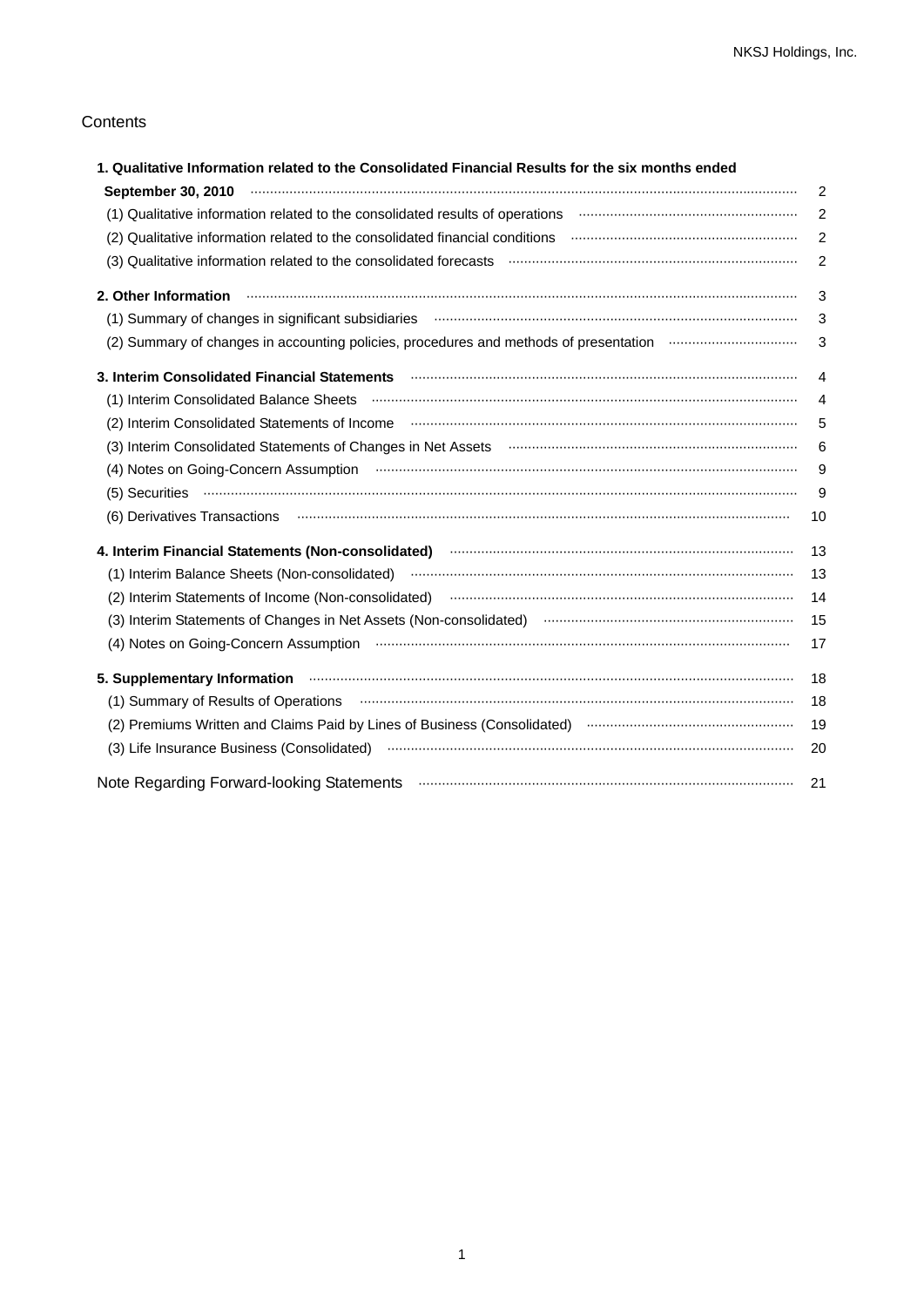## **1. Qualitative Information related to the Consolidated Financial Results for the six months ended September 30, 2010**

(1) Qualitative information related to the consolidated results of operations

During the six months ended September 30, 2010, the Japanese economy continued facing severe difficulties, with high unemployment rate and growing risk of an economic downturn due to fluctuations in exchange rates and stock prices, even though corporate earnings and consumer spending improved because of recovery in overseas economies, mainly in Asia, and the effect of various fiscal stimulus measures.

Under such conditions, the consolidated results of operations for the six months ended September 30, 2010 are as follows.

1,261.3 billion yen of underwriting income, 63.2 billion yen of investment income and 5.1 billion yen of other ordinary income resulted in 1,329.7 billion yen of ordinary income. In contrast, 1,048.0 billion yen of underwriting expenses, 24.9 billion yen of investment expenses, 212.0 billion yen of operating, general and administrative expenses and 5.9 billion yen of other ordinary expenses resulted in 1,290.9 billion yen of ordinary expenses.

As a result, ordinary profit amounted to 38.8 billion yen. Net income after extraordinary items, net of total income taxes and non-controlling interests, resulted in 24.1 billion yen.

The information by reportable segments for the six months ended September 30, 2010 was as follows.

(a) Property and casualty insurance business

In property and casualty insurance business, net premiums written amounted to 987.8 billion yen and net income amounted to 27.6 billion yen.

(b) Life insurance business

In life insurance business, life insurance premiums written amounted to 108.9 billion yen and net loss amounted to 2.3 billion yen.

#### (2) Qualitative information related to the consolidated financial conditions

As of September 30, 2010, the total assets amounted to 9,026.8 billion yen and the total net assets amounted to 1,122.8 billion yen.

#### (3) Qualitative information related to the consolidated forecasts

We forecast 2,625.0 billion yen of consolidated ordinary income, 48.0 billion yen of consolidated ordinary profit and 25.0 billion yen of consolidated net profit for the fiscal year ending March 31, 2011. Our assumptions relating to insurance underwriting are based on an extrapolation from past trends, while we have allowed for 11.5 billion yen in net claims paid due to natural disasters. Our forecasts relating to asset investment performance assume that market interest rates, exchange rates and stock prices remain at or near their levels as of end-September 2010.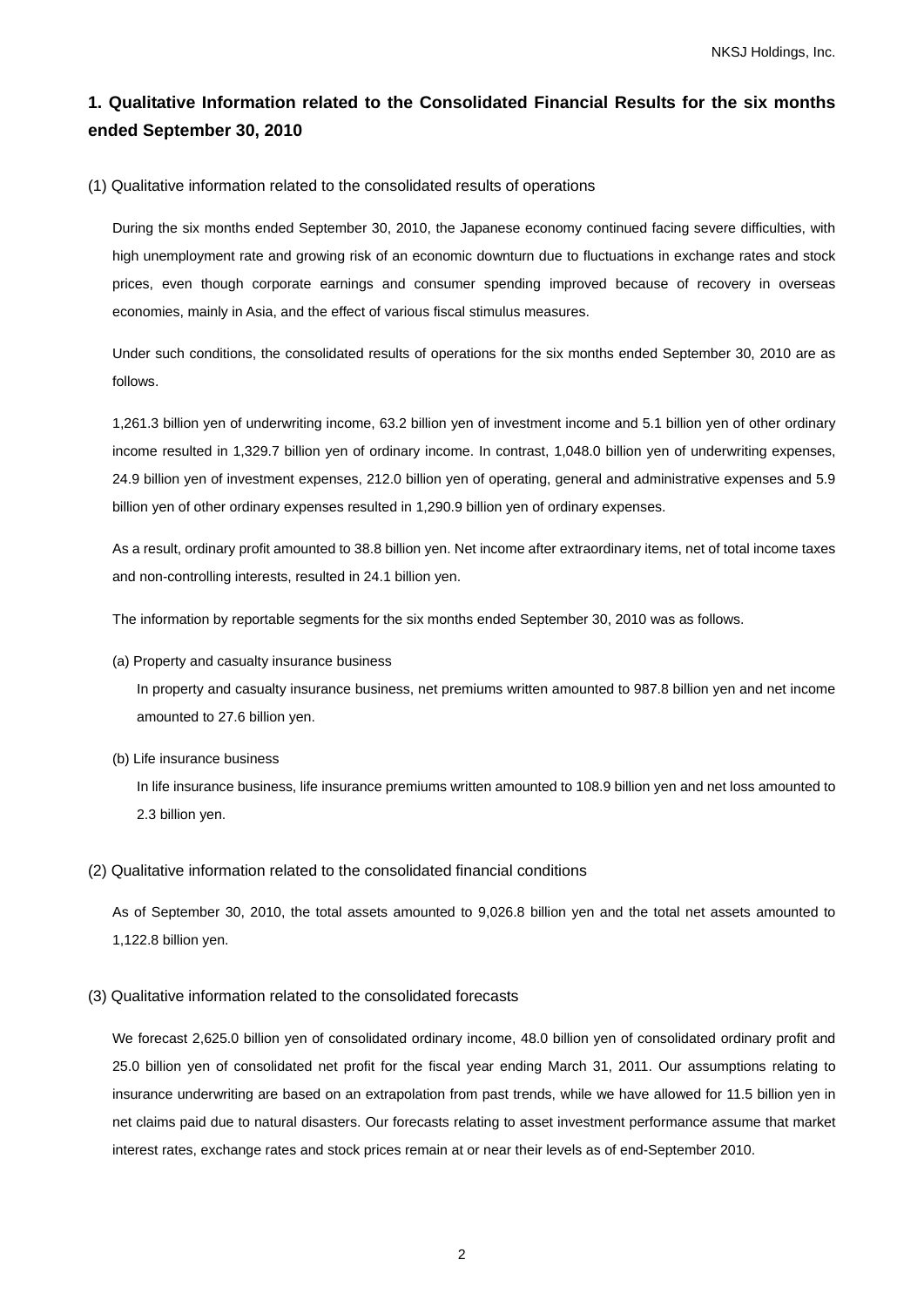### **2. Other Information**

- (1) Summary of changes in significant subsidiaries None.
- (2) Summary of changes in accounting policies, procedures and methods of presentation NKSJ Holdings, Inc. is a sole parent company of Sompo Japan Insurance Inc. and NIPPONKOA Insurance Co., Ltd. established through share exchange on April 1, 2010. This consolidated fiscal year is the first period, so there is no change in accounting policies, procedures and methods of presentation.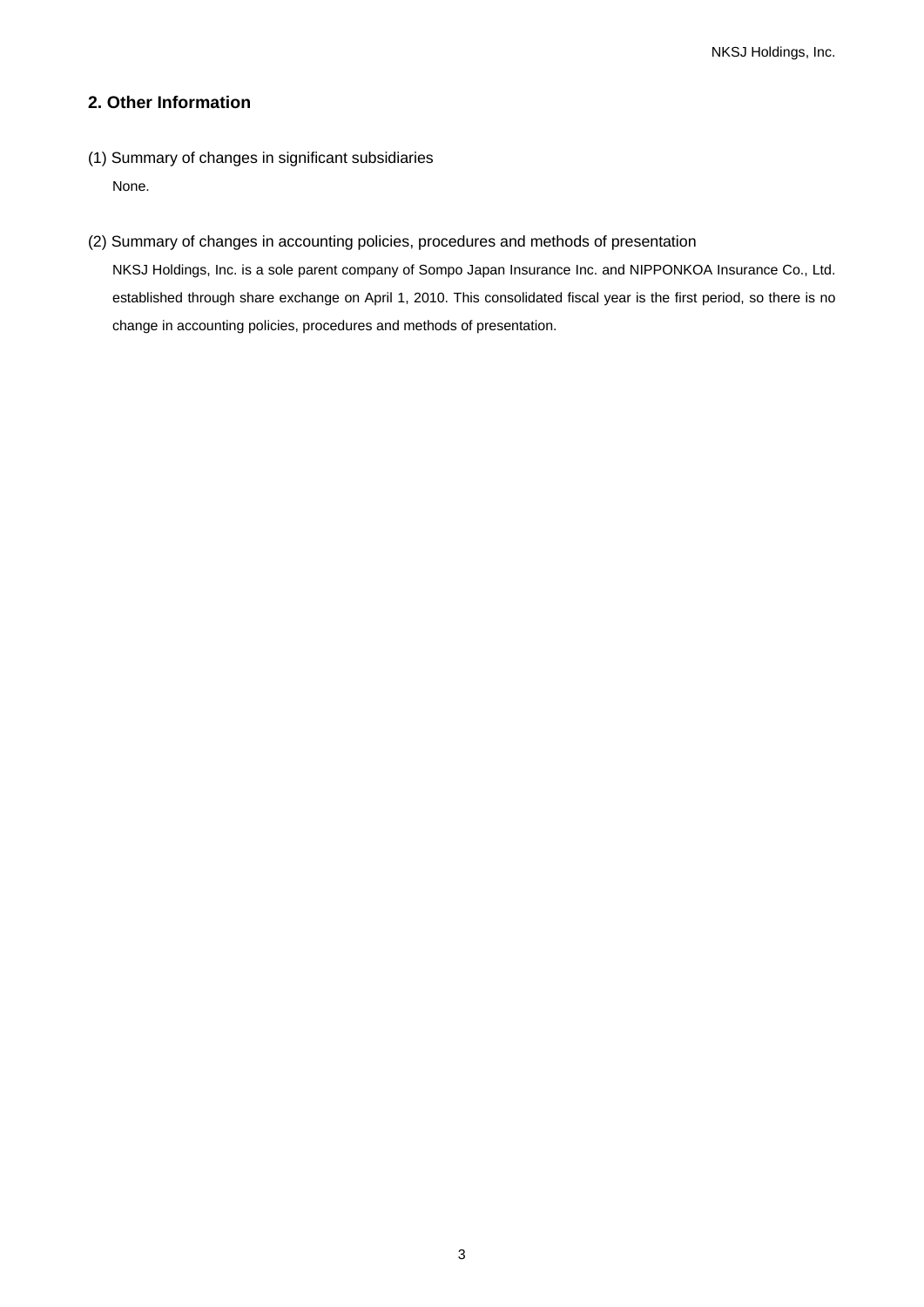## **3. Interim Consolidated Financial Statements**

(1) Interim Consolidated Balance Sheets

|                                                               | (Millions of yen)        |
|---------------------------------------------------------------|--------------------------|
|                                                               | As of September 30, 2010 |
| Assets:                                                       |                          |
| Cash and deposits                                             | 270,872                  |
| Call loans                                                    | 98,497                   |
| Receivables under resale agreements                           | 82,982                   |
| Receivables under securities borrowing transactions           | 27,146                   |
| Monetary receivables bought                                   | 37,253                   |
| Money trusts                                                  | 84,648                   |
| <b>Securities</b>                                             | 6,511,189                |
| Loans                                                         | 713,053                  |
| Tangible fixed assets                                         | 362,176                  |
| Intangible fixed assets                                       | 31,566                   |
| Other assets                                                  | 571,200                  |
| Deferred tax assets                                           | 242,078                  |
| Allowance for possible loan losses                            | (5,839)                  |
| <b>Total assets</b>                                           | 9,026,824                |
| Liabilities:                                                  |                          |
| Underwriting funds:                                           | 7,352,175                |
| Reserve for outstanding losses and claims                     | 993,986                  |
| Underwriting reserves                                         | 6,358,188                |
| <b>Bonds</b>                                                  | 128,000                  |
| <b>Other liabilities</b>                                      | 269,655                  |
| Reserve for retirement benefits                               | 106,503                  |
| Reserve for retirement benefits to directors                  | 113                      |
| Reserve for bonus payments                                    | 25,510                   |
| Reserves under the special laws:                              | 21,336                   |
| Reserve for price fluctuation                                 | 21,336                   |
| Deferred tax liabilities                                      | 654                      |
| <b>Total liabilities</b>                                      | 7,903,947                |
| Net assets:                                                   |                          |
| Shareholders' equity:                                         |                          |
| Common stock                                                  | 100,045                  |
| Capital surplus                                               | 438,555                  |
| Retained earnings                                             | 335,209                  |
| <b>Treasury stock</b>                                         | (527)                    |
| Total shareholders' equity                                    | 873,282                  |
| Valuation and translation adjustments:                        |                          |
| Unrealized gains on securities available for sale, net of tax | 266,889                  |
| Deferred gains on hedges                                      | 5,330                    |
| Foreign currency translation adjustments                      | (27, 962)                |
| Total valuation and translation adjustments                   | 244,258                  |
| Stock acquisition rights                                      | 2,362                    |
| Non-controlling interests                                     | 2,973                    |
| Total net assets                                              | 1,122,876                |
| Total liabilities and net assets                              | 9,026,824                |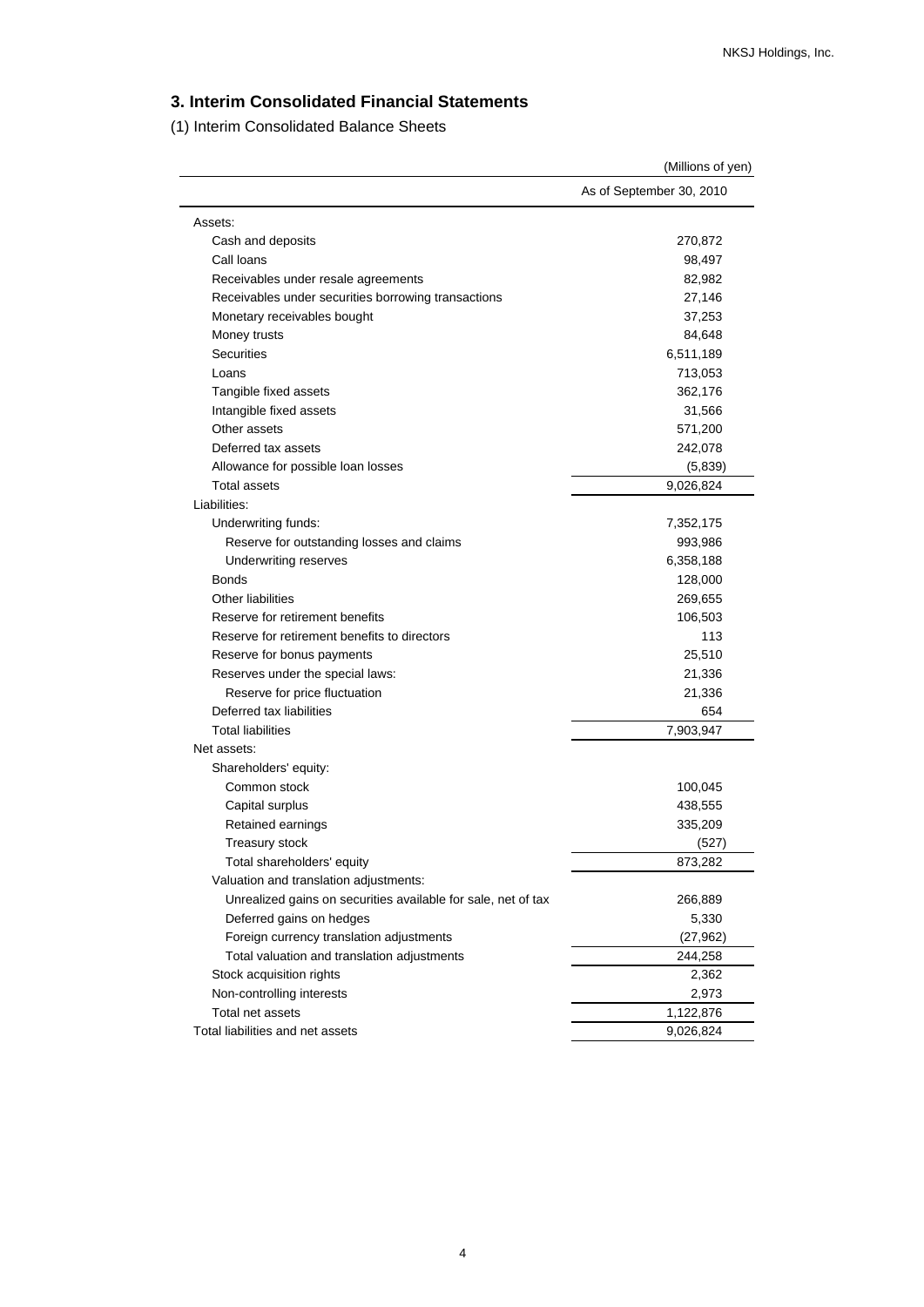## (2) Interim Consolidated Statements of Income

|                                                                        | (Millions of yen)               |
|------------------------------------------------------------------------|---------------------------------|
|                                                                        | Six months ended                |
|                                                                        | September 30, 2010              |
|                                                                        | (April 1 to September 30, 2010) |
| Ordinary income:                                                       | 1,329,799                       |
| Underwriting income:                                                   | 1,261,384                       |
| Net premiums written                                                   | 987,832                         |
| Deposits of premiums by policyholders                                  | 79,398                          |
| Interest and dividend income on deposits of premiums, etc.             | 30,061                          |
| Life insurance premiums written                                        | 108,905                         |
| Reversal of reserve for outstanding losses and claims                  | 35,643                          |
| Reversal of underwriting reserves                                      | 16,454                          |
| Investment income:                                                     | 63,222                          |
| Interest and dividend income                                           | 78,453                          |
| Investment gains on money trusts                                       | 896                             |
| Investment gains on trading securities                                 | 67                              |
| Gains on sales of securities                                           | 5,839                           |
| Transfer of interest and dividend income on deposits of premiums, etc. | (30,061)                        |
| Other ordinary income                                                  | 5,191                           |
| Ordinary expenses:                                                     | 1,290,910                       |
| Underwriting expenses:                                                 | 1,048,058                       |
| Net claims paid                                                        | 607,279                         |
| Loss adjustment expenses                                               | 65,449                          |
| Net commissions and brokerage fees                                     | 176,065                         |
| Maturity refunds to policyholders                                      | 165,853                         |
| Life insurance claims paid                                             | 28,735                          |
| Investment expenses:                                                   | 24,913                          |
| Investment losses on money trusts                                      | 581                             |
| Losses on sales of securities                                          | 2,201                           |
| Impairment losses on securities                                        | 6,827                           |
| Operating, general and administrative expenses                         | 212,008                         |
| Other ordinary expenses:                                               | 5,929                           |
| Interest paid                                                          | 3,619                           |
| Ordinary profit                                                        | 38,888                          |
|                                                                        |                                 |
| Extraordinary gains:                                                   | 2,015<br>79                     |
| Gains on disposal of fixed assets                                      | 149                             |
| Gains on negative goodwill                                             |                                 |
| Other extraordinary gains                                              | 1,785                           |
| Extraordinary losses:                                                  | 4,923<br>324                    |
| Losses on disposal of fixed assets                                     | 662                             |
| Impairment losses<br>Provision for reserves under the special laws:    |                                 |
|                                                                        | 2,843                           |
| Provision for reserve for price fluctuation                            | 2,843                           |
| Other extraordinary losses                                             | 1,093                           |
| Income before income taxes and non-controlling interests               | 35,980                          |
| Income taxes                                                           | 2,793                           |
| Deferred income taxes                                                  | 9,250                           |
| Total income taxes                                                     | 12,043                          |
| Income before non-controlling interests                                | 23,936                          |
| Non-controlling interests                                              | (180)                           |
| Net income                                                             | 24,116                          |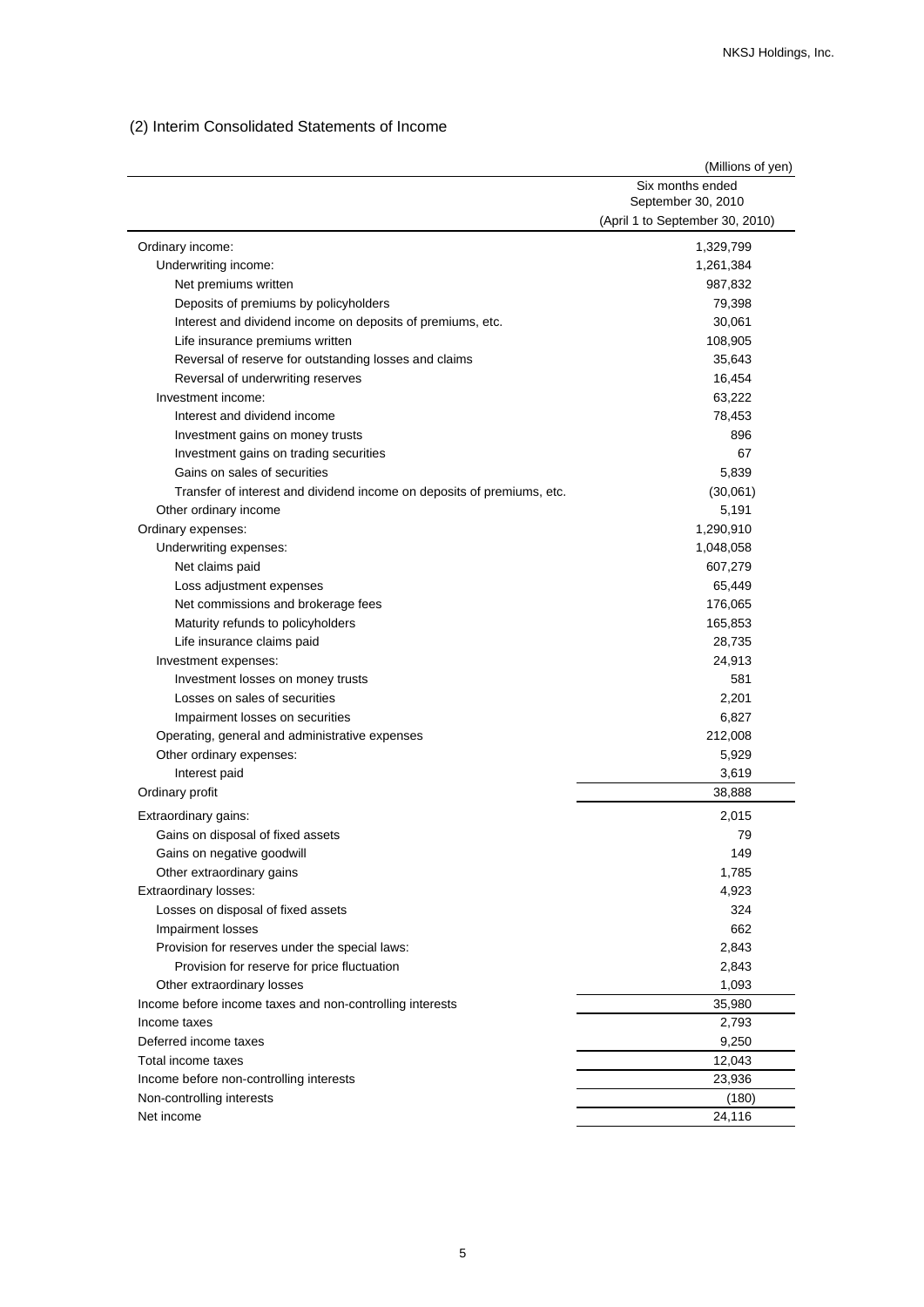## (3) Interim Consolidated Statements of Changes in Net Assets

|                                                               | (Millions of yen)               |
|---------------------------------------------------------------|---------------------------------|
|                                                               | Six months ended                |
|                                                               | September 30, 2010              |
|                                                               | (April 1 to September 30, 2010) |
| Shareholders' equity:                                         |                                 |
| Common stock:                                                 |                                 |
| Balance at the beginning of the period                        | 70,000                          |
| Changes during the period                                     |                                 |
| Issuance of new stocks - exercise of stock acquisition rights | 45                              |
| Increase due to share exchange                                | 30,000                          |
| Total changes during the period                               | 30,045                          |
| Balance at the end of the period                              | 100,045                         |
| Capital surplus:                                              |                                 |
| Balance at the beginning of the period                        | 24,229                          |
| Changes during the period                                     |                                 |
| Issuance of new stocks - exercise of stock acquisition rights | 45                              |
| Disposal of treasury stock                                    | 31                              |
| Increase due to share exchange                                | 414,248                         |
| Total changes during the period                               | 414,325                         |
| Balance at the end of the period                              | 438,555                         |
| Retained earnings:                                            |                                 |
| Balance at the beginning of the period                        | 336,793                         |
| Changes during the period                                     |                                 |
| <b>Dividends</b>                                              | (25,700)                        |
| Net income                                                    | 24,116                          |
| Total changes during the period                               | (1,584)                         |
| Balance at the end of the period                              | 335,209                         |
| Treasury stock:                                               |                                 |
| Balance at the beginning of the period                        |                                 |
| Changes during the period                                     |                                 |
| Acquisition of treasury stock                                 | (708)                           |
| Disposal of treasury stock                                    | 180                             |
| Total changes during the period                               | (527)                           |
| Balance at the end of the period                              | (527)                           |
| Total shareholders' equity:                                   |                                 |
| Balance at the beginning of the period                        | 431,023                         |
| Changes during the period                                     |                                 |
| Issuance of new stocks - exercise of stock acquisition rights | 91                              |
| <b>Dividends</b>                                              | (25,700)                        |
| Net income                                                    | 24,116                          |
| Acquisition of treasury stock                                 | (708)                           |
| Disposal of treasury stock                                    | 212                             |
| Increase due to share exchange                                | 444,248                         |
| Total changes during the period                               | 442,259                         |
| Balance at the end of the period                              | 873,282                         |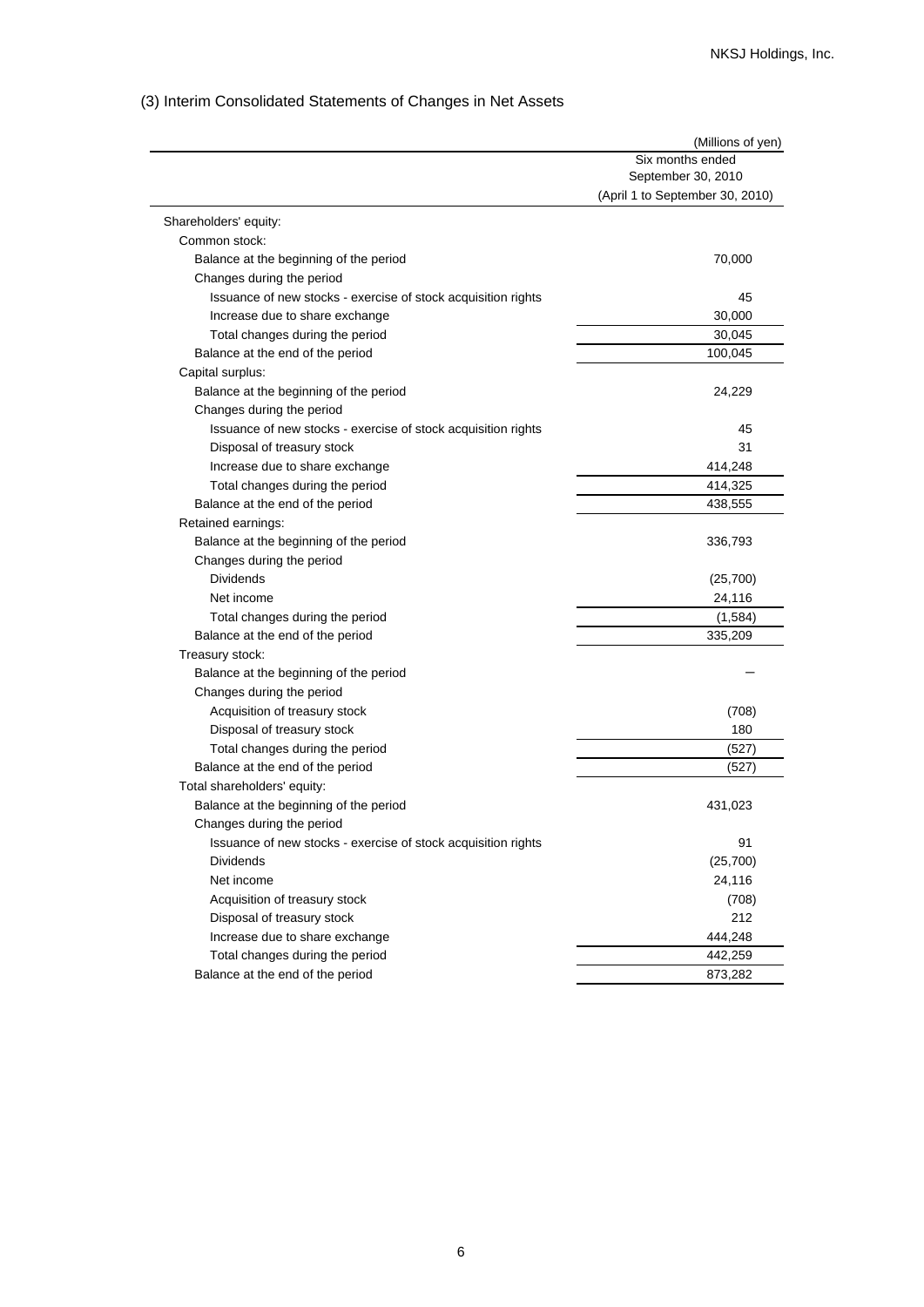|                                                                | (Millions of yen)                      |
|----------------------------------------------------------------|----------------------------------------|
|                                                                | Six months ended<br>September 30, 2010 |
|                                                                | (April 1 to September 30, 2010)        |
| Valuation and translation adjustments:                         |                                        |
| Unrealized gains on securities available for sale, net of tax: |                                        |
| Balance at the beginning of the period                         | 389,352                                |
| Changes during the period                                      |                                        |
| Net changes in items other than shareholders' equity           | (122, 463)                             |
| Total changes during the period                                | (122, 463)                             |
| Balance at the end of the period                               | 266,889                                |
| Deferred gains on hedges                                       |                                        |
| Balance at the beginning of the period                         |                                        |
| Changes during the period                                      |                                        |
| Net changes in items other than shareholders' equity           | 5,330                                  |
| Total changes during the period                                | 5,330                                  |
| Balance at the end of the period                               | 5,330                                  |
| Foreign currency translation adjustments:                      |                                        |
| Balance at the beginning of the period                         | (21, 674)                              |
| Changes during the period                                      |                                        |
| Net changes in items other than shareholders' equity           | (6, 287)                               |
| Total changes during the period                                | (6, 287)                               |
| Balance at the end of the period                               | (27, 962)                              |
| Total valuation and translation adjustments:                   |                                        |
| Balance at the beginning of the period                         | 367,678                                |
| Changes during the period                                      |                                        |
| Net changes in items other than shareholders' equity           | (123, 420)                             |
| Total changes during the period                                | (123, 420)                             |
| Balance at the end of the period                               | 244,258                                |
| Stock acquisition rights:                                      |                                        |
| Balance at the beginning of the period                         | 1,302                                  |
| Changes during the period                                      |                                        |
| Net changes in items other than shareholders' equity           | 1,059                                  |
| Total changes during the period                                | 1,059                                  |
| Balance at the end of the period                               | 2,362                                  |
| Non-controlling interests:                                     |                                        |
| Balance at the beginning of the period                         | 2,839                                  |
| Changes during the period                                      |                                        |
| Net changes in items other than shareholders' equity           | 133                                    |
| Total changes during the period                                | 133                                    |
| Balance at the end of the period                               | 2,973                                  |
|                                                                |                                        |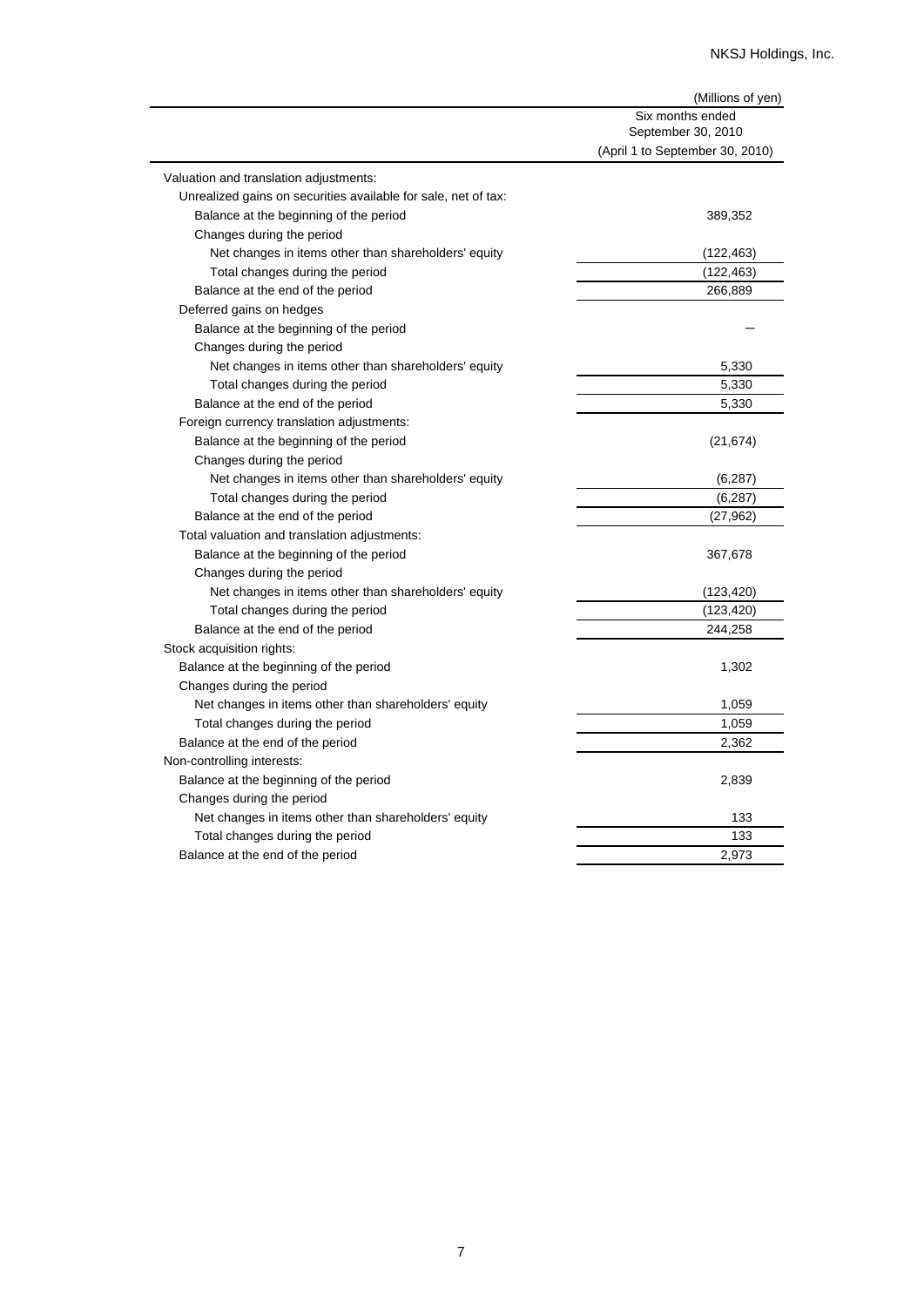|                                                               | (Millions of yen)                      |
|---------------------------------------------------------------|----------------------------------------|
|                                                               | Six months ended<br>September 30, 2010 |
|                                                               | (April 1 to September 30, 2010)        |
| Total net assets:                                             |                                        |
| Balance at the beginning of the period                        | 802,843                                |
| Changes during the period                                     |                                        |
| Issuance of new stocks - exercise of stock acquisition rights | 91                                     |
| <b>Dividends</b>                                              | (25,700)                               |
| Net income                                                    | 24,116                                 |
| Acquisition of treasury stock                                 | (708)                                  |
| Disposal of treasury stock                                    | 212                                    |
| Increase due to share exchange                                | 444,248                                |
| Net changes in items other than shareholders' equity          | (122,226)                              |
| Total changes during the period                               | 320,032                                |
| Balance at the end of the period                              | 1,122,876                              |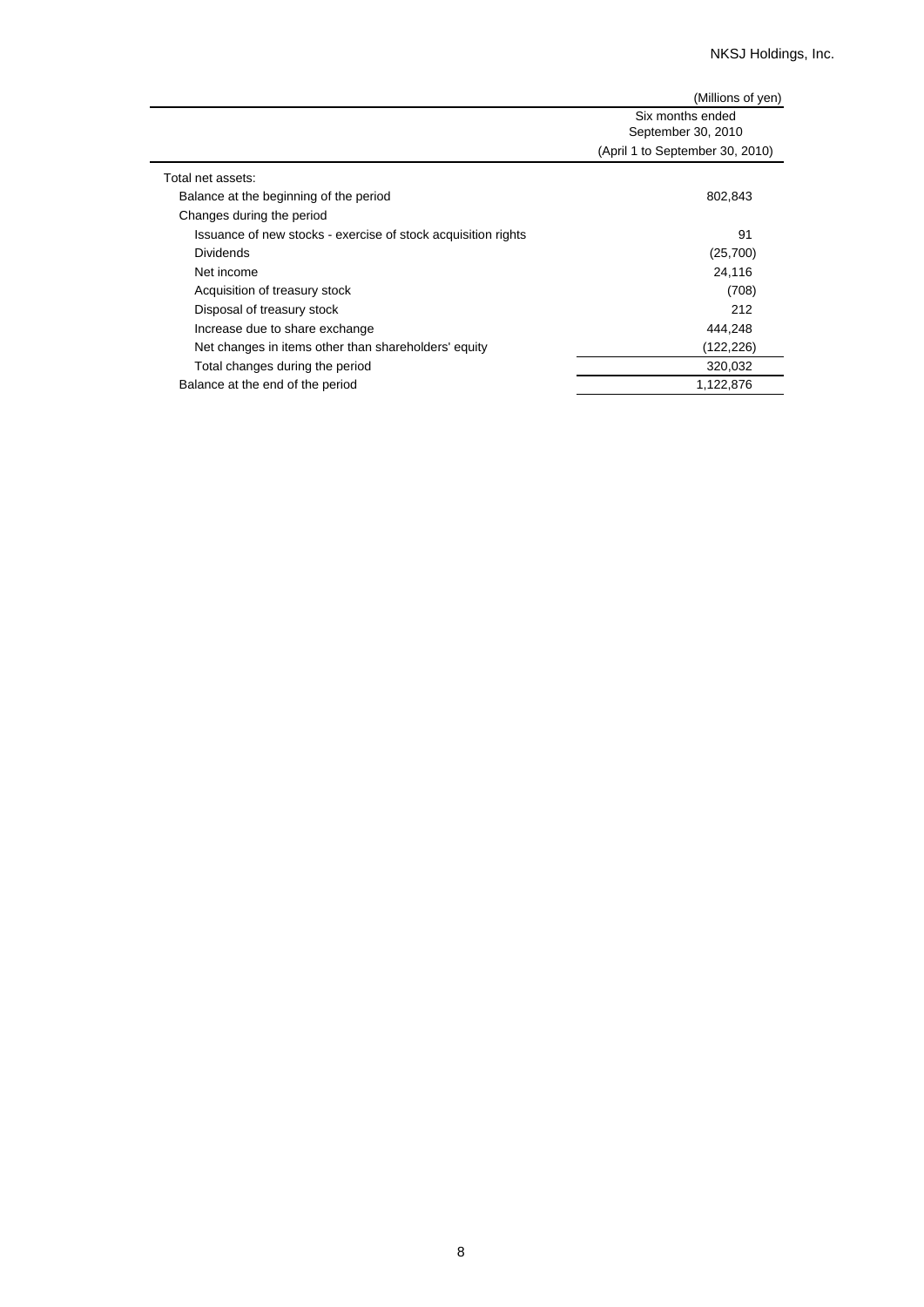$(M)$ llions of  $(on)$ 

### (4) Notes on Going-Concern Assumption None.

#### (5) Securities

As of September 30, 2010

#### 1. Bonds held to maturity

|                                              |                    |                                     |            | (IVIIIIIUIIS UI YEII)     |
|----------------------------------------------|--------------------|-------------------------------------|------------|---------------------------|
|                                              |                    | Carrying amount<br>on balance sheet | Fair value | Unrealized gains (losses) |
| Securities whose                             | Domestic bonds     | 1,074,635                           | 1,153,057  | 78,421                    |
| Ifair value exceeds<br>their carrying amount | Foreign securities | 46,701                              | 47.441     | 740                       |
| on balance sheet                             | Subtotal           | 1,121,337                           | 1,200,499  | 79,161                    |
| <b>Securities</b><br>whose fair value        | Domestic bonds     | 2,291                               | 2,227      | (64)                      |
| doesn't exceed                               | Foreign securities | 24,336                              | 24,203     | (133)                     |
| their carrying amount<br>on balance sheet    | Subtotal           | 26,628                              | 26,430     | (197)                     |
| Total                                        |                    | 1,147,965                           | 1,226,930  | 78,964                    |

#### 2. Policy reserve matching bonds

|                                                                                                      |                |                                     |            | (Millions of yen)         |
|------------------------------------------------------------------------------------------------------|----------------|-------------------------------------|------------|---------------------------|
|                                                                                                      |                | Carrying amount<br>on balance sheet | Fair value | Unrealized gains (losses) |
| Securities whose<br>fair value exceeds<br>their carrying amount<br>on balance sheet                  | Domestic bonds | 12,079                              | 12,872     | 792                       |
| <b>Securities</b><br>whose fair value<br>doesn't exceed<br>their carrying amount<br>on balance sheet | Domestic bonds |                                     |            |                           |
| Total                                                                                                |                | 12,079                              | 12,872     | 792                       |

### 3. Securities available for sale

| (Millions of yen)                   |                    |                                     |           |                           |
|-------------------------------------|--------------------|-------------------------------------|-----------|---------------------------|
|                                     |                    | Carrying amount<br>on balance sheet | Cost      | Unrealized gains (losses) |
|                                     | Domestic bonds     | 2,486,904                           | 2,390,706 | 96,197                    |
| Securities whose                    | Domestic stocks    | 913,245                             | 463,232   | 450,012                   |
| carrying amount<br>on balance sheet | Foreign securities | 524,338                             | 487,609   | 36,728                    |
| exceeds their cost                  | <b>Others</b>      | 69,030                              | 64,353    | 4,677                     |
|                                     | Subtotal           | 3,993,518                           | 3,405,901 | 587,617                   |
|                                     | Domestic bonds     | 55,228                              | 55,943    | (715)                     |
| Securities whose<br>carrying amount | Domestic stocks    | 576,687                             | 675,493   | (98, 806)                 |
| on balance sheet                    | Foreign securities | 540,011                             | 607,468   | (67, 457)                 |
| doesn't exceed<br>their cost        | <b>Others</b>      | 34,100                              | 35,298    | (1, 198)                  |
|                                     | Subtotal           | 1,206,027                           | 1,374,204 | (168, 177)                |
| Total                               |                    | 5,199,546                           | 4,780,106 | 419,439                   |

Notes)

1. Securities available for sale, which are considered extremely difficult to figure out their fair value are not included in the above table.

2. Certificate of deposit, which are classified as cash and deposits and beneficial interests in the loan trusts, which are classified as monetary

receivables bought in the interim consolidated balance sheet, are included in "Others" above.

3. Impairment losses on securities available for sale which have readily determinable fair value amount to 6,401 million yen (domestic stocks: 5,123 million yen, foreign securities: 1,277 million yen). Impairment losses on securities available for sale which are considered extremely difficult to figure out their fair value amount to 413 million yen (domestic stocks: 317 million yen, foreign securities: 47 million yen, others: 48 million yen). NKSJ Holdings, Inc. and its domestic consolidated subsidiaries recognize impairment losses on securities available for sale which have readily determinable fair value if fair value declines by 30% or more of their cost as of the interim balance sheet date, as a rule.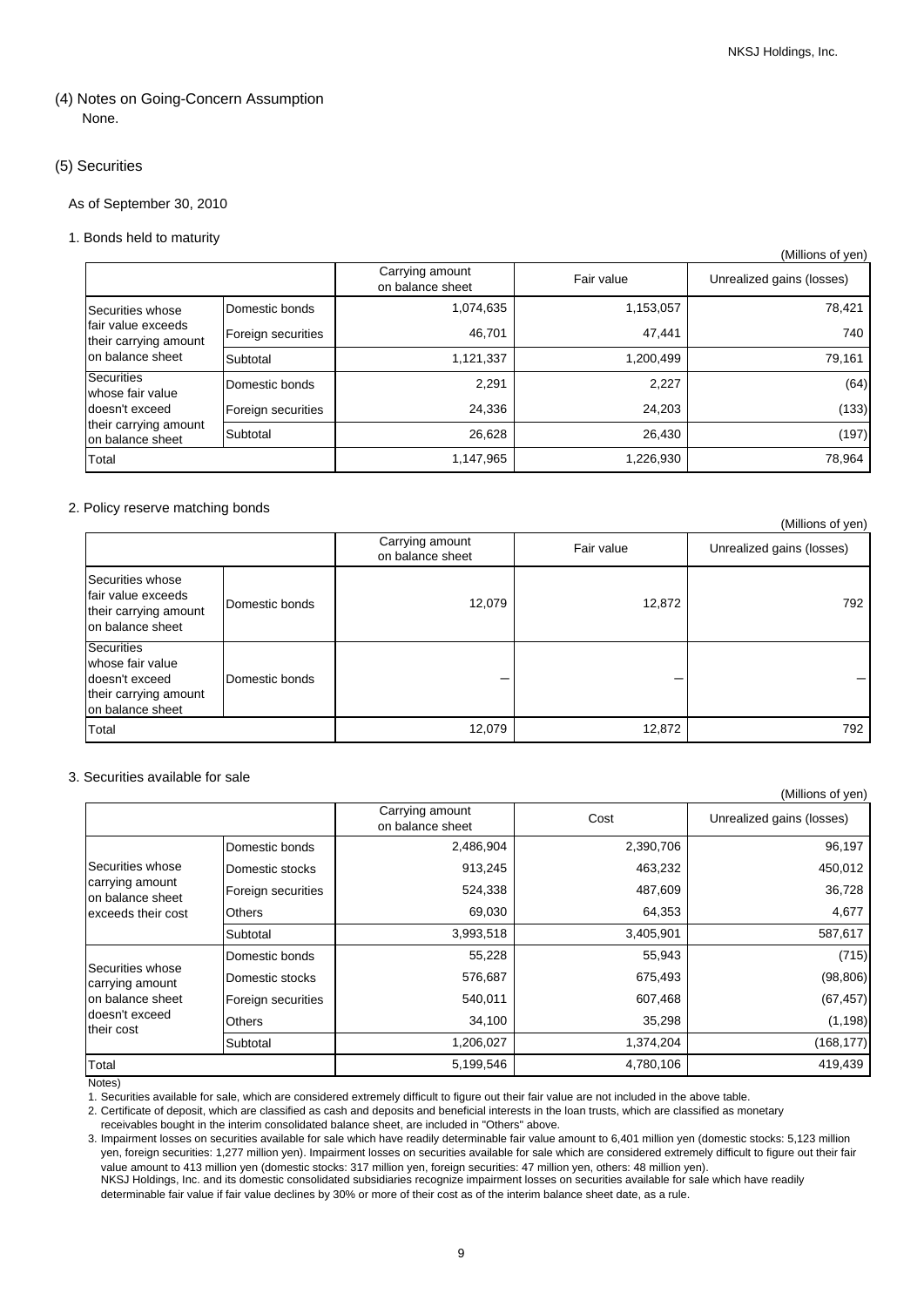### (6) Derivatives Transactions

### As of September 30, 2010

### 1. Currency derivatives

|                                | Notional<br>amount | Due after 1 year<br>of notional<br>amount | Fair value | Unrealized<br>gains (losses) |
|--------------------------------|--------------------|-------------------------------------------|------------|------------------------------|
| Over-the-counter transactions: |                    |                                           |            |                              |
| Forward foreign exchanges:     |                    |                                           |            |                              |
| Short                          |                    |                                           |            |                              |
| <b>EUR</b>                     | 66,892             | -                                         | (3,062)    | (3,062)                      |
| <b>USD</b>                     | 29,161             | –                                         | 760        | 760                          |
| Long                           |                    |                                           |            |                              |
| <b>TRY</b>                     | 19,956             | -                                         | 281        | 281                          |
| <b>USD</b>                     | 19,389             | -                                         | (53)       | (53)                         |
|                                |                    |                                           |            |                              |
| Total                          |                    |                                           | (2,073)    | (2,073)                      |

Notes)

1. Information on currency derivatives transactions other than the above-mentioned transactions is omitted because of no transactions.

2. Calculation methods for the fair value

The fair value is calculated using forward exchange rate.

As for forward foreign exchanges transactions between foreign currency and the other foreign currency, the fair value is calculated using forward exchange rate of the other foreign currency and yen on the day of forward foreign exchanges transactions.

3. Derivatives transactions to which hedge accounting is applied are excluded.

### 2. Interest rate derivatives

| $($ lvilliuolito oli yuli $\mu$ |                    |                                           |            |                              |  |
|---------------------------------|--------------------|-------------------------------------------|------------|------------------------------|--|
|                                 | Notional<br>amount | Due after 1 year<br>of notional<br>amount | Fair value | Unrealized<br>gains (losses) |  |
| Over-the-counter transactions:  |                    |                                           |            |                              |  |
| Interest rate swaps:            |                    |                                           |            |                              |  |
| Receive fix / Pay float         | 15,000             | _                                         | 63         | 63                           |  |
| Total                           |                    |                                           | 63         | 63                           |  |

Notes)

1. Information on interest rate derivatives transactions other than the above-mentioned transactions is omitted because of no transactions.

2. Calculation methods for the fair value

The fair value is calculated by discounting future cash flow to the present value.

3. Derivatives transactions to which hedge accounting is applied are excluded.

(Millions of yen)

| (Millions of yen) |  |
|-------------------|--|
|-------------------|--|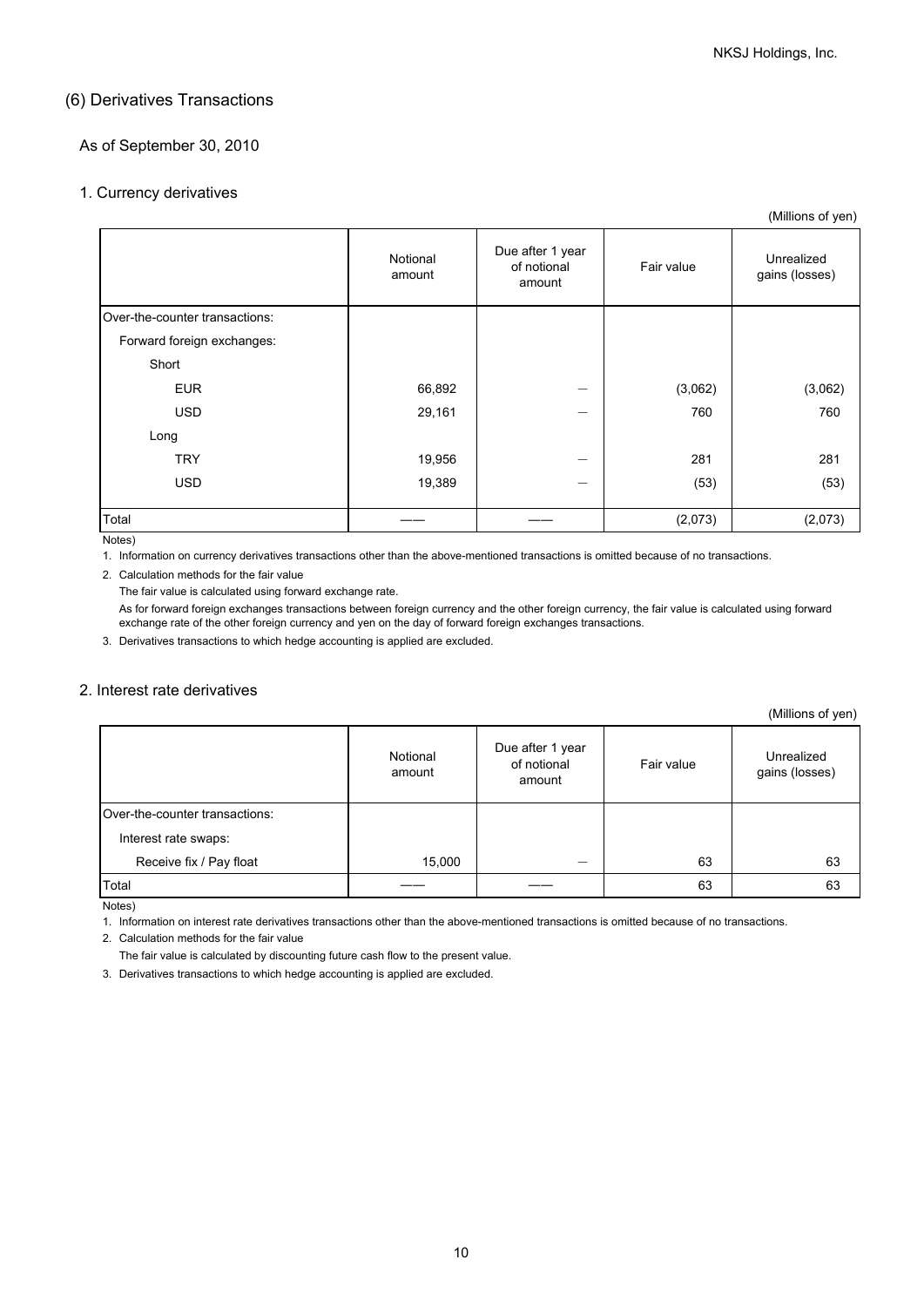### 3. Equity derivatives

(Millions of yen)

|                       | Notional<br>amount | Due after 1 year<br>of notional<br>amount | Fair value | Unrealized<br>gains (losses) |
|-----------------------|--------------------|-------------------------------------------|------------|------------------------------|
| Market transactions:  |                    |                                           |            |                              |
| Equity index futures: |                    |                                           |            |                              |
| Short                 | 5,209              |                                           | 14         | 14                           |
| Equity index options: |                    |                                           |            |                              |
| Short                 |                    |                                           |            |                              |
| Call                  | 5,417              |                                           |            |                              |
|                       | 205*               | $-*$                                      | (6)        | 199                          |
| Long                  |                    |                                           |            |                              |
| Put                   | 4,400              |                                           |            |                              |
|                       | 205*               | $-*$                                      | 406        | 201                          |
| Total                 |                    |                                           | 414        | 414                          |

Notes)

1. Information on equity derivatives transactions other than the above-mentioned transactions is omitted because of no transactions.

2. Calculation methods for the fair value

(1) Equity index futures

The fair value is based on the closing price at major exchanges.

(2) Equity index options

The fair value is based on the closing price at major exchanges.

3. Amounts with an asterisk (\*) represent the amount of the option premiums.

### 4. Bond derivatives

(Millions of yen)

|                      | Notional<br>amount | Due after 1 year<br>of notional<br>amount | Fair value | Unrealized<br>gains (losses) |
|----------------------|--------------------|-------------------------------------------|------------|------------------------------|
| Market transactions: |                    |                                           |            |                              |
| Bond futures:        |                    |                                           |            |                              |
| Long                 | 1,500              | _                                         | 3          | 3                            |
| Total                |                    |                                           | 3          |                              |

Notes)

1. Information on bond derivatives transactions other than the above-mentioned transactions is omitted because of no transactions.

2. Calculation methods for the fair value

The fair value is based on the closing price at major exchanges.

### 5. Commodity derivatives

None.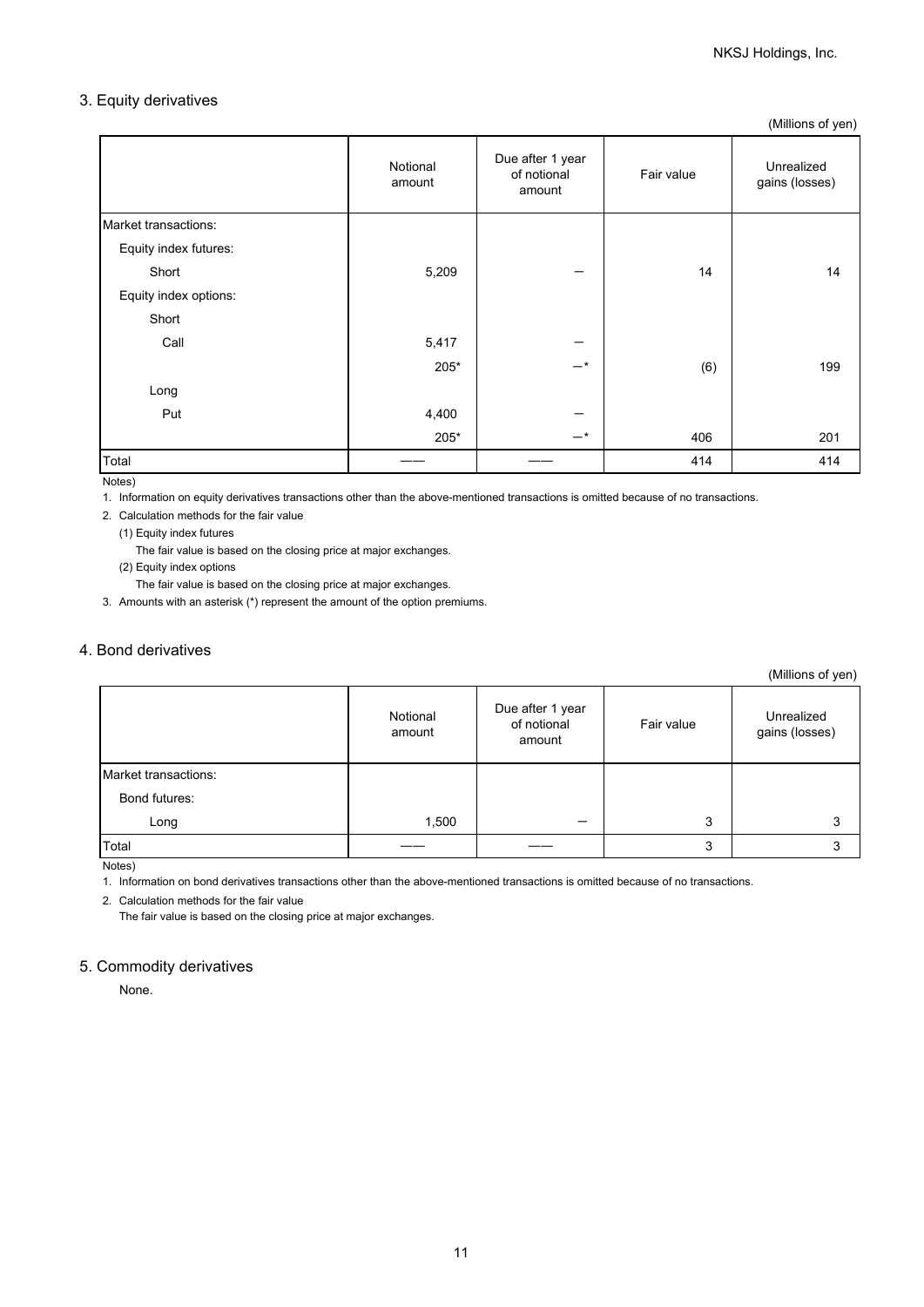### 6. Others

(Millions of yen)

|                                | Notional<br>amount | Due after 1 year<br>of notional<br>amount | Fair value | Unrealized<br>gains (losses) |
|--------------------------------|--------------------|-------------------------------------------|------------|------------------------------|
| Over-the-counter transactions: |                    |                                           |            |                              |
| Credit derivatives:            |                    |                                           |            |                              |
| Short                          | 7,000              | 7,000                                     | 18         | 18                           |
| Long                           | 3,000              | 1,000                                     | 3          | 3                            |
| Weather derivatives:           |                    |                                           |            |                              |
| Short                          | 480                |                                           |            |                              |
|                                | $28*$              | $-*$                                      | (14)       | 13                           |
| Earthquake derivatives:        |                    |                                           |            |                              |
| Short                          | 5,000              | 1,050                                     |            |                              |
|                                | $141*$             | $21*$                                     | (24)       | 116                          |
| Long                           | 3,555              | 3,033                                     |            |                              |
|                                | 366*               | 290*                                      | 138        | (227)                        |
| Total                          |                    |                                           | 121        | (75)                         |

Notes)

1. Calculation methods for the fair value

(1) Credit derivatives

The fair value is based on the price quoted by counterparties.

(2) Weather derivatives

The fair value is calculated based on the contract term and the element of the contract.

(3) Earthquake derivatives

The fair value is calculated based on the contract term and the element of the contract.

2. Amounts with an asterisk (\*) represent the amount of the option premiums.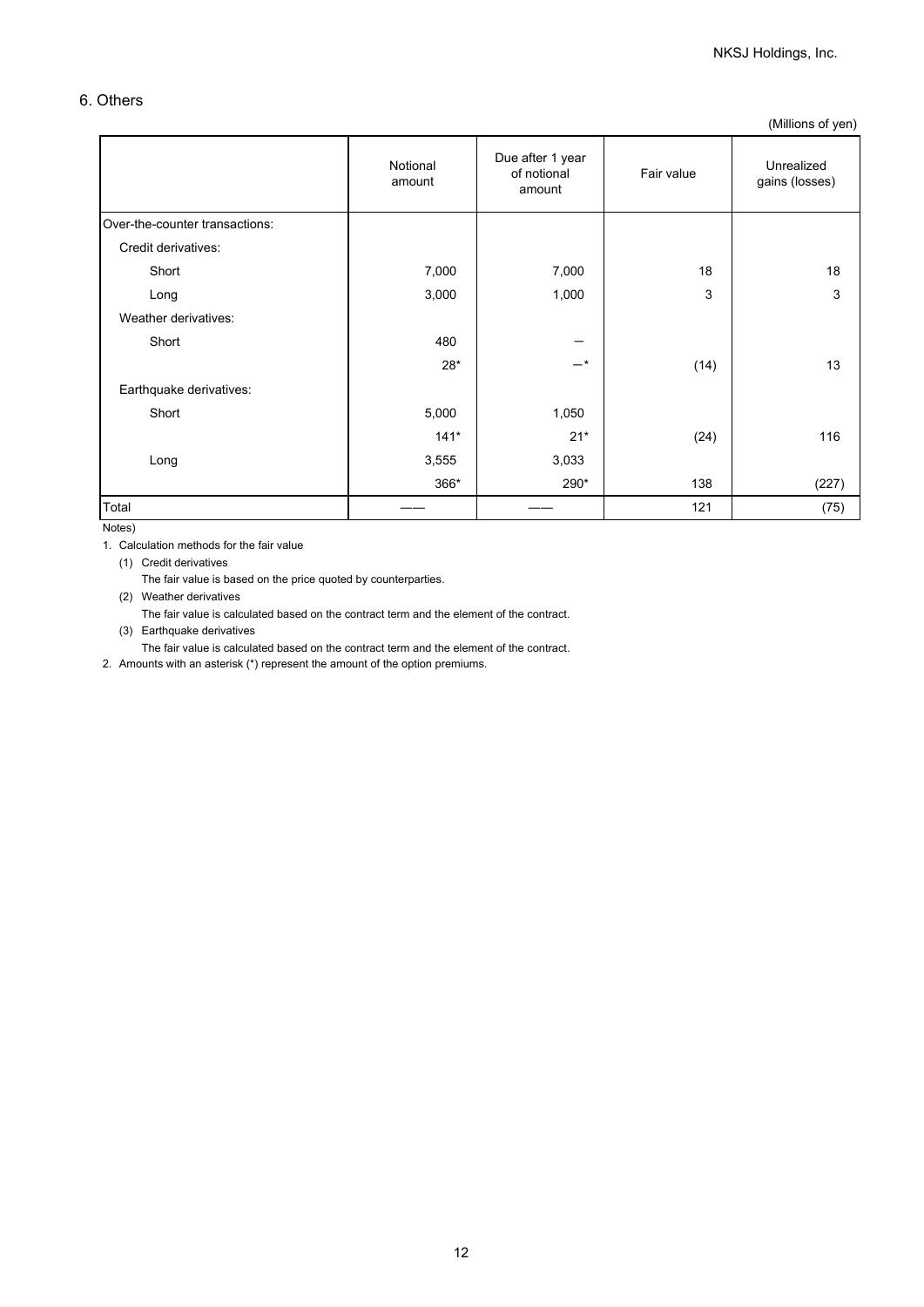## **4. Interim Financial Statements (Non-consolidated)**

(1) Interim Balance Sheets (Non-consolidated)

|                                            | (Millions of yen)        |
|--------------------------------------------|--------------------------|
|                                            | As of September 30, 2010 |
| Assets:                                    |                          |
| Current assets:                            |                          |
| Cash and bank deposits                     | 2,269                    |
| Accounts receivable                        | 240                      |
| <b>Total current assets</b>                | 2,509                    |
| Fixed assets:                              |                          |
| Tangible fixed assets                      | 275                      |
| Investments and other assets:              |                          |
| Investments in subsidiaries and affiliates | 878,799                  |
| Others                                     | 67                       |
| Total investments and other assets         | 878,866                  |
| <b>Total fixed assets</b>                  | 879,142                  |
| <b>Total assets</b>                        | 881,652                  |
| Liabilities:                               |                          |
| <b>Current liabilities:</b>                |                          |
| Short-term borrowings                      | 2,200                    |
| Income taxes payable                       | 7                        |
| Reserve for bonus payments                 | 104                      |
| Others                                     | 123                      |
| <b>Total current liabilities</b>           | 2,435                    |
| <b>Total liabilities</b>                   | 2,435                    |
| Net assets:                                |                          |
| Shareholders' equity:                      |                          |
| Common stock                               | 100,045                  |
| Capital surplus:                           |                          |
| Capital reserves                           | 25,045                   |
| Other capital surplus                      | 751,814                  |
| Total capital surplus                      | 776,859                  |
| Retained earnings:                         |                          |
| Other retained earnings:                   |                          |
| Retained earnings carried forward          | 476                      |
| Total retained earnings                    | 476                      |
| <b>Treasury stock</b>                      | (527)                    |
| Total shareholders' equity                 | 876,854                  |
| Stock acquisition rights                   | 2,362                    |
| Total net assets                           | 879,217                  |
| Total liabilities and net assets           | 881,652                  |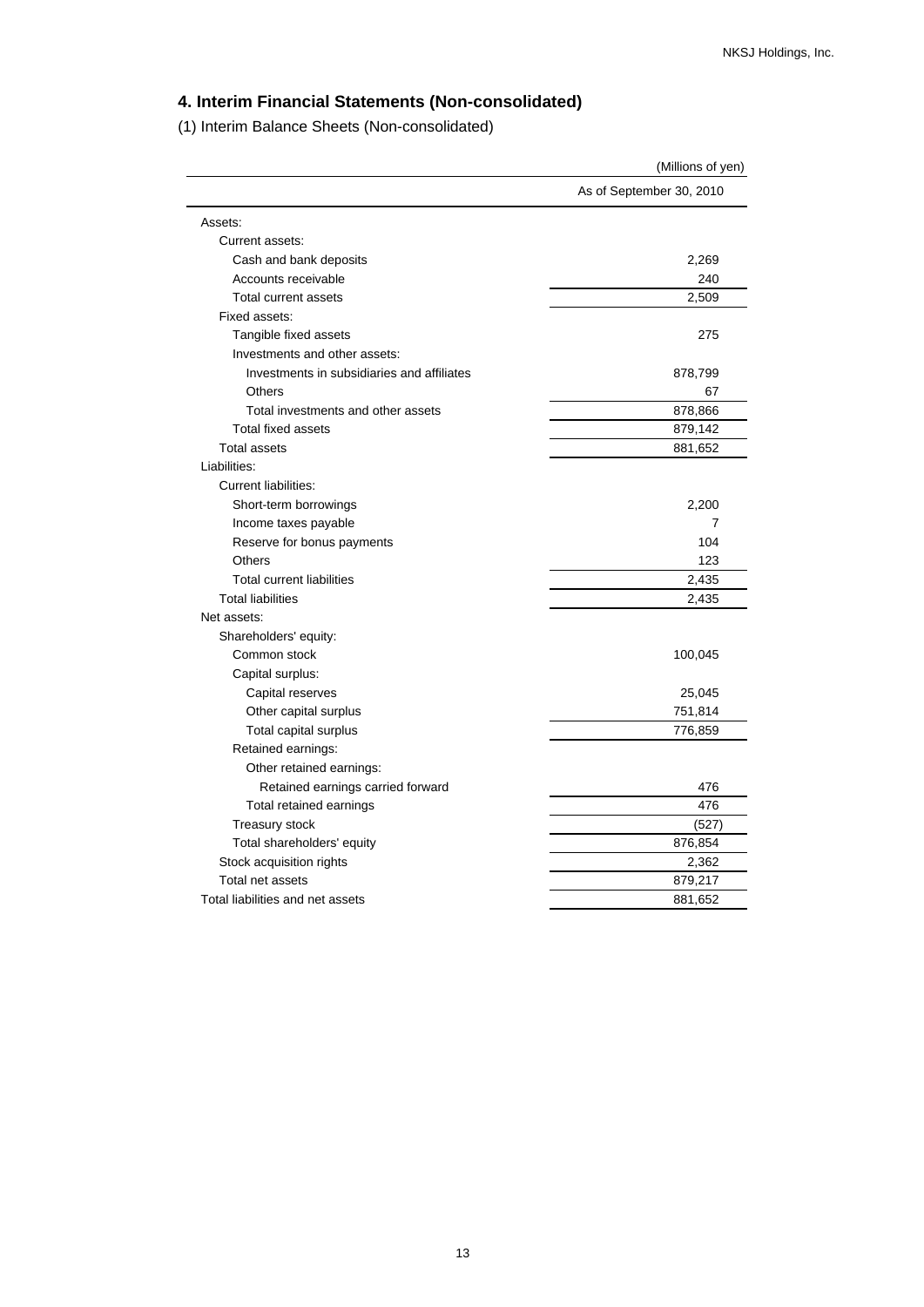## (2) Interim Statements of Income (Non-consolidated)

|                                                     | (Millions of yen)                      |
|-----------------------------------------------------|----------------------------------------|
|                                                     | Six months ended<br>September 30, 2010 |
|                                                     | (April 1 to September 30, 2010)        |
| Operating income:                                   |                                        |
| Dividends received from subsidiaries and affiliates | 1,200                                  |
| Fees received from subsidiaries and affiliates      | 1,223                                  |
| Total operating income                              | 2,423                                  |
| Operating expenses:                                 |                                        |
| Operating, general and administrative expenses      | 1,235                                  |
| Total operating expenses                            | 1,235                                  |
| Operating profit                                    | 1,187                                  |
| Non-operating income                                | $\Omega$                               |
| Non-operating expenses:                             |                                        |
| Amortization of establishment costs                 | 704                                    |
| Others                                              | 4                                      |
| Total non-operating expenses                        | 709                                    |
| Ordinary profit                                     | 478                                    |
| Income before income taxes                          | 478                                    |
| Income taxes                                        | 1                                      |
| Total income taxes                                  | 1                                      |
| Net income                                          | 476                                    |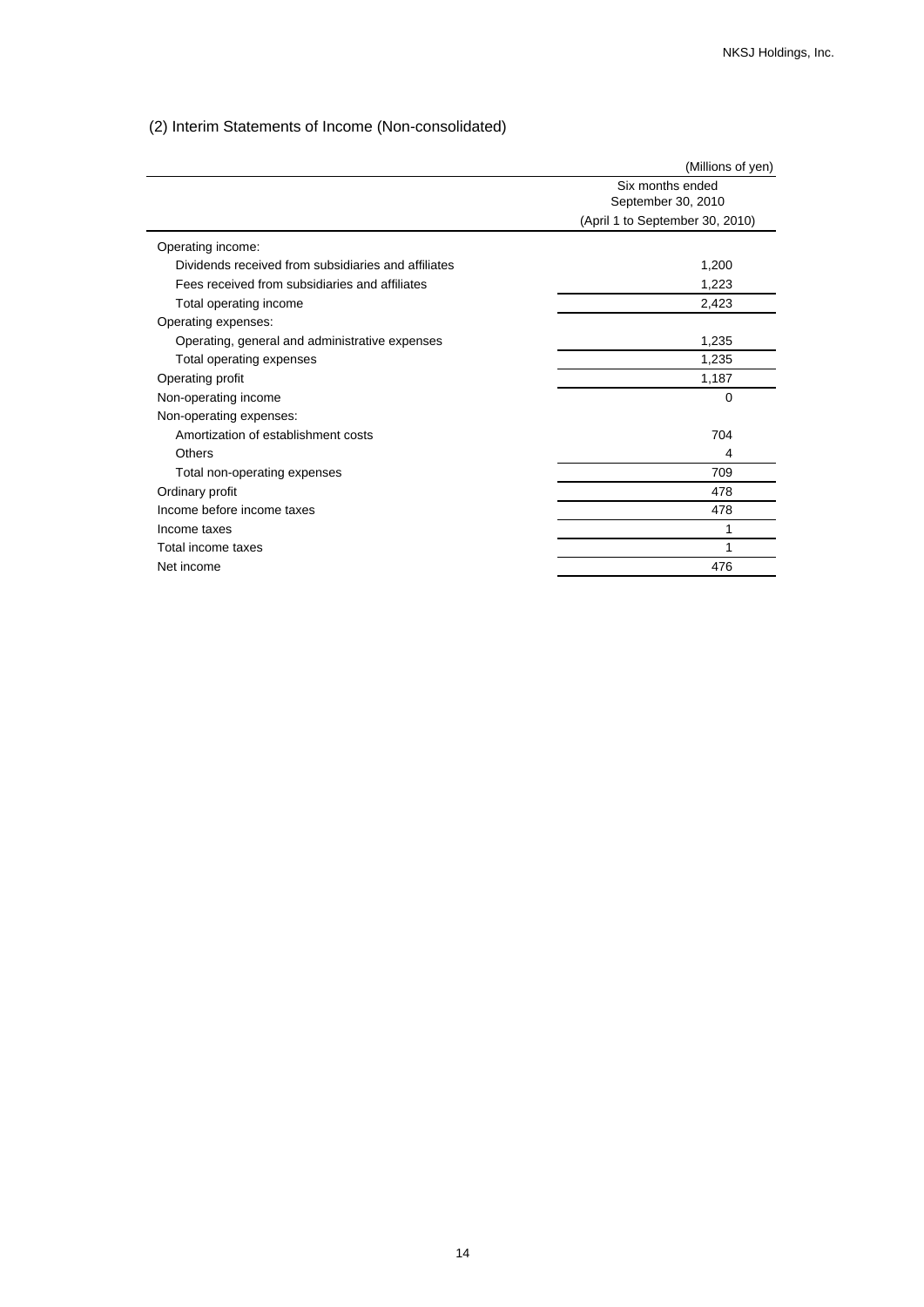## (3) Interim Statements of Changes in Net Assets (Non-consolidated)

|                                                               | (Millions of yen)                      |
|---------------------------------------------------------------|----------------------------------------|
|                                                               | Six months ended<br>September 30, 2010 |
|                                                               | (April 1 to September 30, 2010)        |
| Shareholders' equity:                                         |                                        |
| Common stock:                                                 |                                        |
| Balance at the beginning of the period                        |                                        |
| Changes during the period                                     |                                        |
| Issuance of new stocks - exercise of stock acquisition rights | 45                                     |
| Increase due to share exchange                                | 100,000                                |
| Total changes during the period                               | 100,045                                |
| Balance at the end of the period                              | 100,045                                |
| Capital surplus:                                              |                                        |
| Capital reserves                                              |                                        |
| Balance at the beginning of the period                        |                                        |
| Changes during the period                                     |                                        |
| Issuance of new stocks - exercise of stock acquisition rights | 45                                     |
| Increase due to share exchange                                | 25,000                                 |
| Total changes during the period                               | 25,045                                 |
| Balance at the end of the period                              | 25,045                                 |
| Other capital surplus:                                        |                                        |
| Balance at the beginning of the period                        |                                        |
| Changes during the period                                     |                                        |
| Disposal of treasury stock                                    | 31                                     |
| Increase due to share exchange                                | 751,782                                |
| Total changes during the period                               | 751,814                                |
| Balance at the end of the period                              | 751,814                                |
| Retained earnings:                                            |                                        |
| Other retained earnings:                                      |                                        |
| Retained earnings carried forward:                            |                                        |
| Balance at the beginning of the period                        |                                        |
| Changes during the period                                     |                                        |
| Net income                                                    | 476                                    |
| Total changes during the period                               | 476                                    |
| Balance at the end of the period                              | 476                                    |
| Treasury stock:                                               |                                        |
| Balance at the beginning of the period                        |                                        |
| Changes during the period                                     |                                        |
| Acquisition of treasury stock                                 | (708)                                  |
| Disposal of treasury stock                                    | 180                                    |
| Total changes during the period                               | (527)                                  |
| Balance at the end of the period                              | (527)                                  |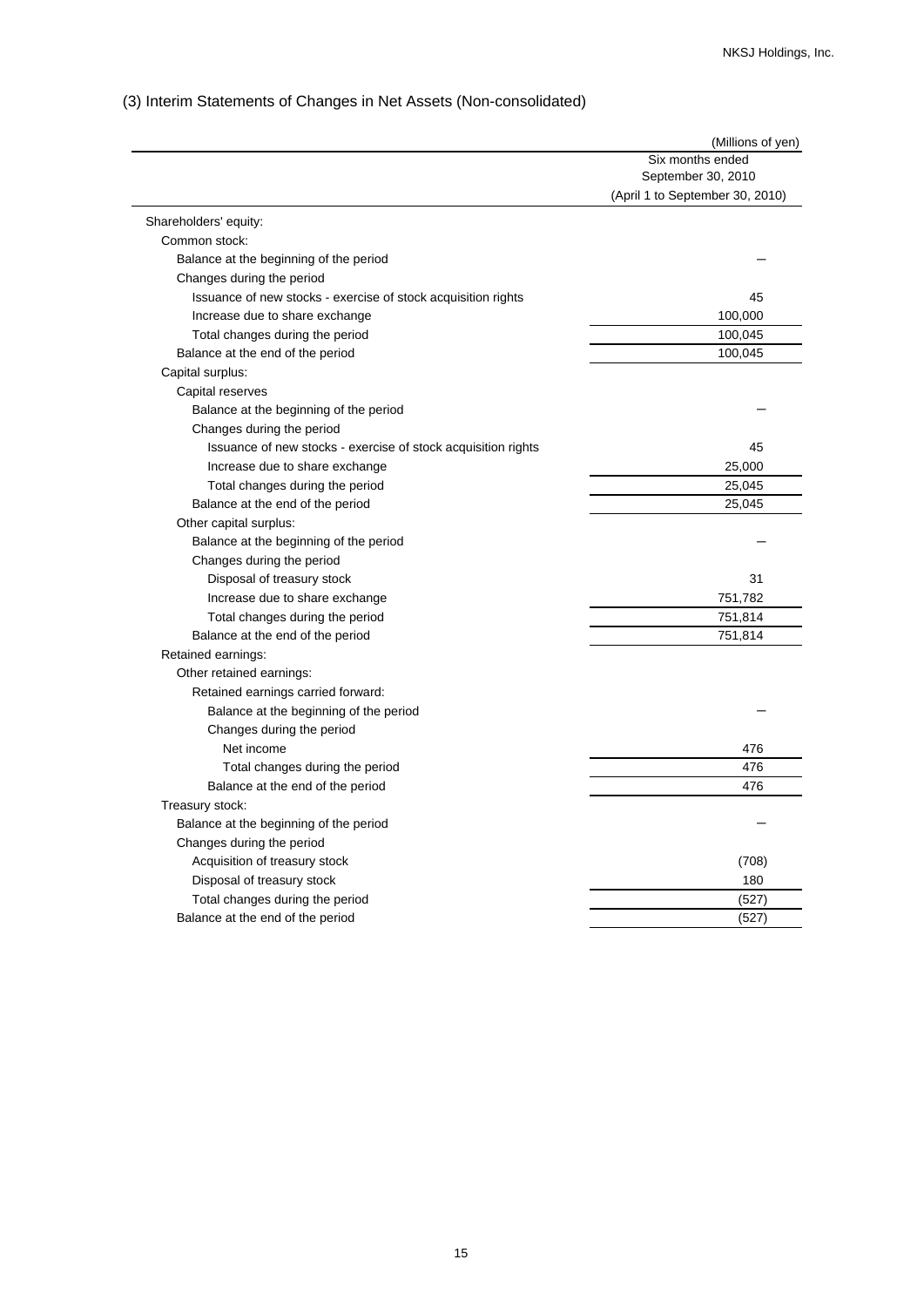|                                                               | (Millions of yen)                      |
|---------------------------------------------------------------|----------------------------------------|
|                                                               | Six months ended<br>September 30, 2010 |
|                                                               | (April 1 to September 30, 2010)        |
| Total shareholders' equity:                                   |                                        |
| Balance at the beginning of the period                        |                                        |
| Changes during the period                                     |                                        |
| Issuance of new stocks - exercise of stock acquisition rights | 91                                     |
| Net income                                                    | 476                                    |
| Acquisition of treasury stock                                 | (708)                                  |
| Disposal of treasury stock                                    | 212                                    |
| Increase due to share exchange                                | 876,782                                |
| Total changes during the period                               | 876,854                                |
| Balance at the end of the period                              | 876,854                                |
| Stock acquisition rights:                                     |                                        |
| Balance at the beginning of the period                        |                                        |
| Changes during the period                                     |                                        |
| Net changes in items other than shareholders' equity          | 2,362                                  |
| Total changes during the period                               | 2,362                                  |
| Balance at the end of the period                              | 2,362                                  |
| Total net assets:                                             |                                        |
| Balance at the beginning of the period                        |                                        |
| Changes during the period                                     |                                        |
| Issuance of new stocks - exercise of stock acquisition rights | 91                                     |
| Net income                                                    | 476                                    |
| Acquisition of treasury stock                                 | (708)                                  |
| Disposal of treasury stock                                    | 212                                    |
| Increase due to share exchange                                | 876,782                                |
| Net changes in items other than shareholders' equity          | 2,362                                  |
| Total changes during the period                               | 879,217                                |
| Balance at the end of the period                              | 879,217                                |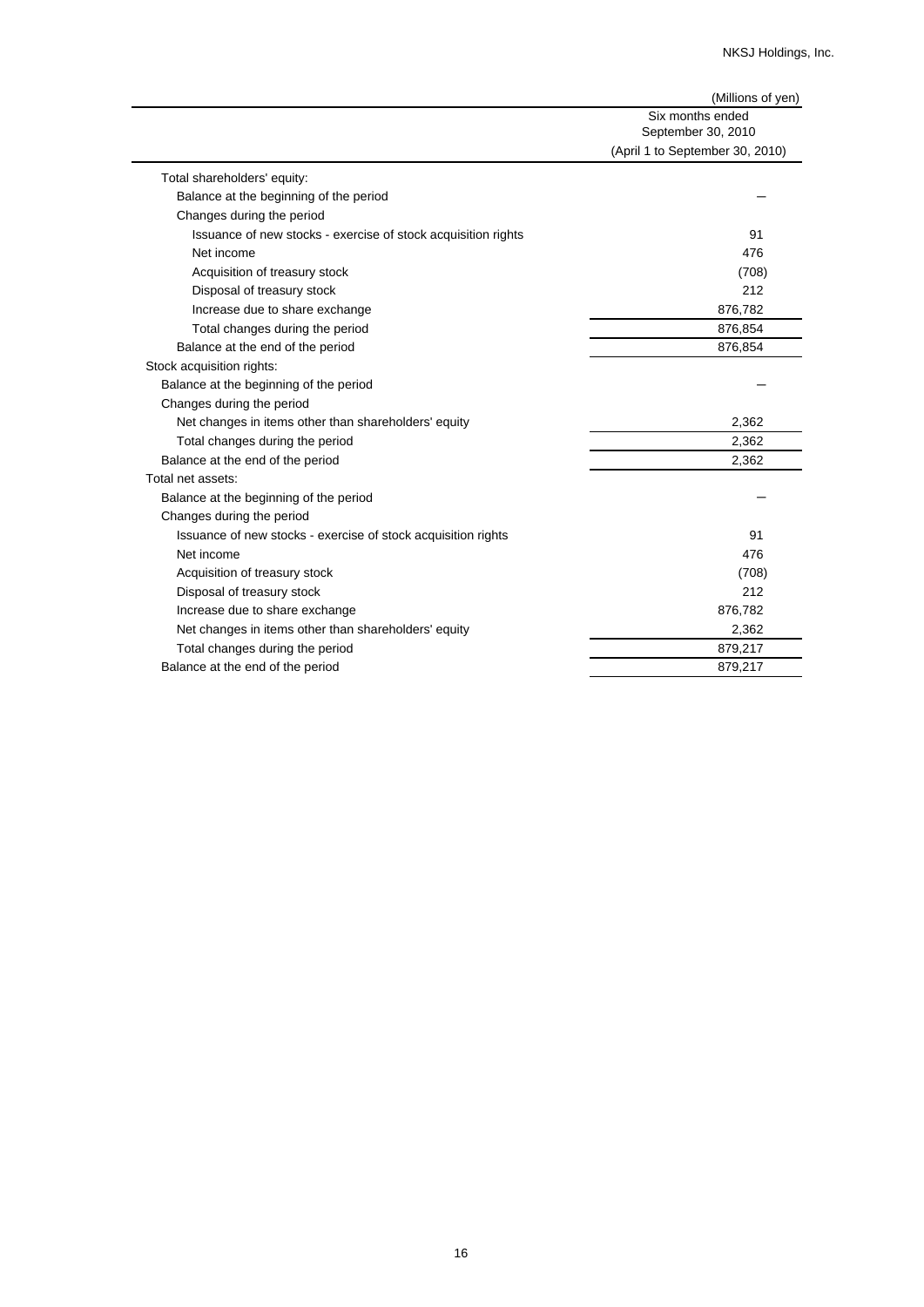(4) Notes on Going-Concern Assumption None.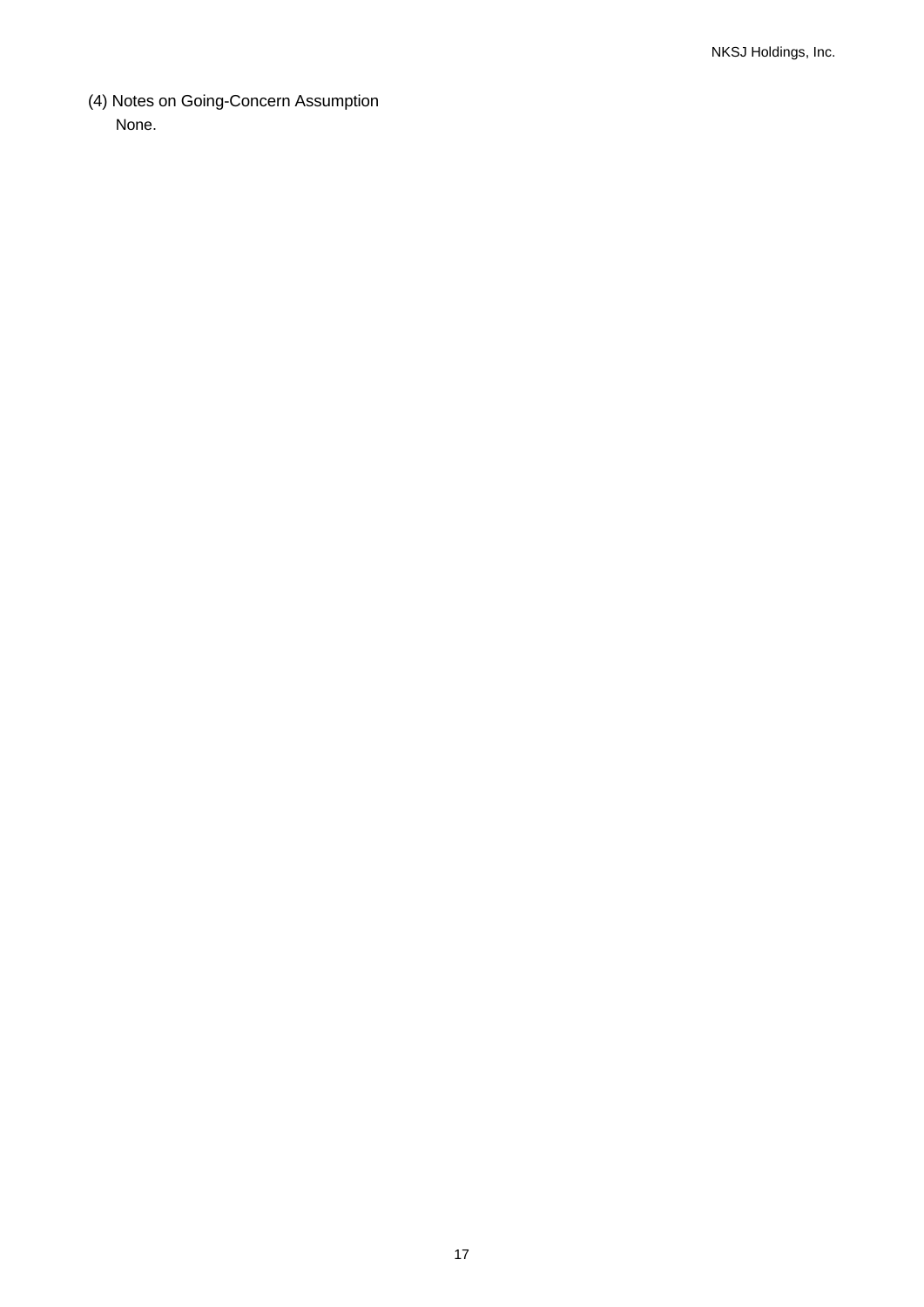# **5. Supplementary Information**

## (1) Summary of Results of Operations

|                                                          | (Millions of yen)                      |
|----------------------------------------------------------|----------------------------------------|
|                                                          | Six months ended<br>September 30, 2010 |
|                                                          | (April 1 to September 30, 2010)        |
| Ordinary income and expenses:                            |                                        |
| Underwriting income:                                     | 1,261,384                              |
| Net premiums written                                     | 987,832                                |
| Deposits of premiums by policyholders                    | 79,398                                 |
| Life insurance premiums written                          | 108,905                                |
| Underwriting expenses:                                   | 1,048,058                              |
| Net claims paid                                          | 607,279                                |
| Loss adjustment expenses                                 | 65,449                                 |
| Net commissions and brokerage fees                       | 176,065                                |
| Maturity refunds to policyholders                        | 165,853                                |
| Life insurance claims paid                               | 28,735                                 |
| Investment income:                                       | 63,222                                 |
| Interest and dividend income                             | 78,453                                 |
| Gains on sales of securities                             | 5,839                                  |
| Investment expenses:                                     | 24,913                                 |
| Losses on sales of securities                            | 2,201                                  |
| Impairment losses on securities                          | 6,827                                  |
| Operating, general and administrative expenses           | 212,008                                |
| Other ordinary income and expenses                       | (737)                                  |
| Ordinary profit                                          | 38,888                                 |
| Extraordinary gains and losses:                          |                                        |
| Extraordinary gains                                      | 2,015                                  |
| <b>Extraordinary losses</b>                              | 4,923                                  |
| Net extraordinary losses                                 | (2,908)                                |
| Income before income taxes and non-controlling interests | 35,980                                 |
| Income taxes                                             | 2,793                                  |
| Deferred income taxes                                    | 9,250                                  |
| Total income taxes                                       | 12,043                                 |
| Income before non-controlling interests                  | 23,936                                 |
| Non-controlling interests                                | (180)                                  |
| Net income                                               | 24,116                                 |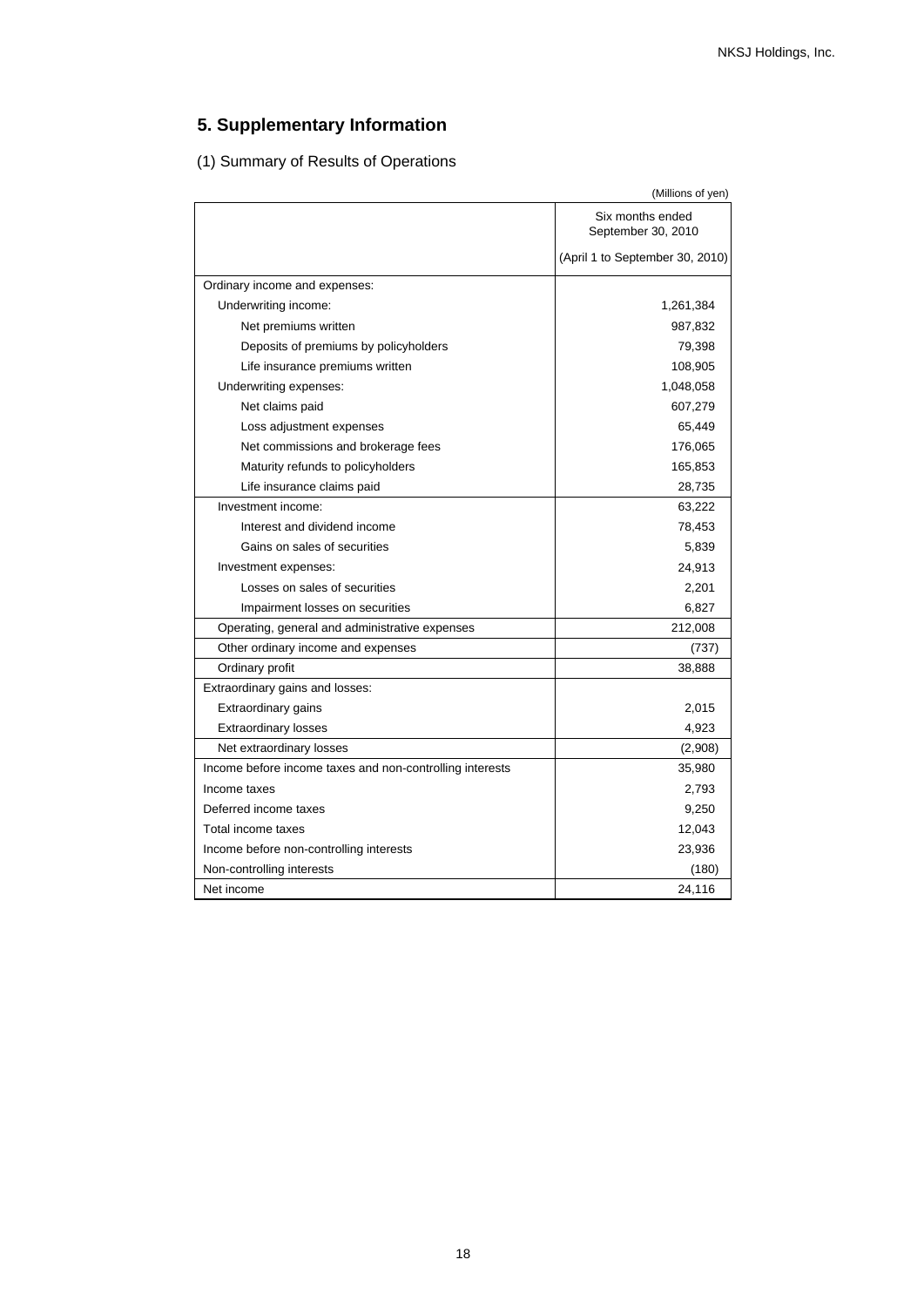## (2) Premiums Written and Claims Paid by Lines of Business (Consolidated)

|                                           |                                     |               | (Millions of yen) |
|-------------------------------------------|-------------------------------------|---------------|-------------------|
|                                           | Six months ended September 30, 2010 |               |                   |
|                                           | (April 1 to September 30, 2010)     |               |                   |
| <b>Business line</b>                      | Amount                              | % of total    | Rate of           |
|                                           |                                     | amount        | change            |
|                                           |                                     | $\frac{0}{0}$ | %                 |
| Fire and allied insurance                 | 175,867                             | 15.5          |                   |
| Marine insurance                          | 29,665                              | 2.6           |                   |
| Personal accident insurance               | 151,217                             | 13.4          |                   |
| Voluntary automobile insurance            | 491,237                             | 43.4          |                   |
| Compulsory automobile liability insurance | 130,407                             | 11.5          |                   |
| <b>Others</b>                             | 153,474                             | 13.6          |                   |
| Total                                     | 1,131,870                           | 100.0         |                   |
| Deposits of premiums by policyholders     | 79,398                              | 7.0           |                   |

Direct premiums written (including deposits of premiums by policyholders)

### Net premiums written

|                                           |                                     |                      | (Millions of yen) |               |
|-------------------------------------------|-------------------------------------|----------------------|-------------------|---------------|
|                                           | Six months ended September 30, 2010 |                      |                   |               |
|                                           | (April 1 to September 30, 2010)     |                      |                   |               |
| <b>Business line</b>                      | Amount                              | % of total<br>amount | Rate of<br>change |               |
|                                           |                                     | $\frac{0}{0}$        |                   | $\frac{0}{0}$ |
| Fire and allied insurance                 | 114,169                             | 11.6                 |                   |               |
| Marine insurance                          | 23,893                              | 2.4                  |                   |               |
| Personal accident insurance               | 96,874                              | 9.8                  |                   |               |
| Voluntary automobile insurance            | 490,656                             | 49.7                 |                   |               |
| Compulsory automobile liability insurance | 124.069                             | 12.6                 |                   |               |
| <b>Others</b>                             | 138,170                             | 14.0                 |                   |               |
| Total                                     | 987,832                             | 100.0                |                   |               |

### Net claims paid

|                                           |                                     |                      | (Millions of yen) |
|-------------------------------------------|-------------------------------------|----------------------|-------------------|
|                                           | Six months ended September 30, 2010 |                      |                   |
|                                           | (April 1 to September 30, 2010)     |                      |                   |
| <b>Business line</b>                      | Amount                              | % of total<br>amount | Rate of<br>change |
|                                           |                                     | $\frac{0}{0}$        | $\frac{0}{0}$     |
| Fire and allied insurance                 | 48,136                              | 7.9                  |                   |
| Marine insurance                          | 11,798                              | 1.9                  |                   |
| Personal accident insurance               | 50,343                              | 8.3                  |                   |
| Voluntary automobile insurance            | 299,816                             | 49.4                 |                   |
| Compulsory automobile liability insurance | 114,290                             | 18.8                 |                   |
| Others                                    | 82,893                              | 13.7                 |                   |
| Total                                     | 607,279                             | 100.0                |                   |

Note to the above three tables:

The above figures represent amounts before offsetting internal transactions among consolidated segments.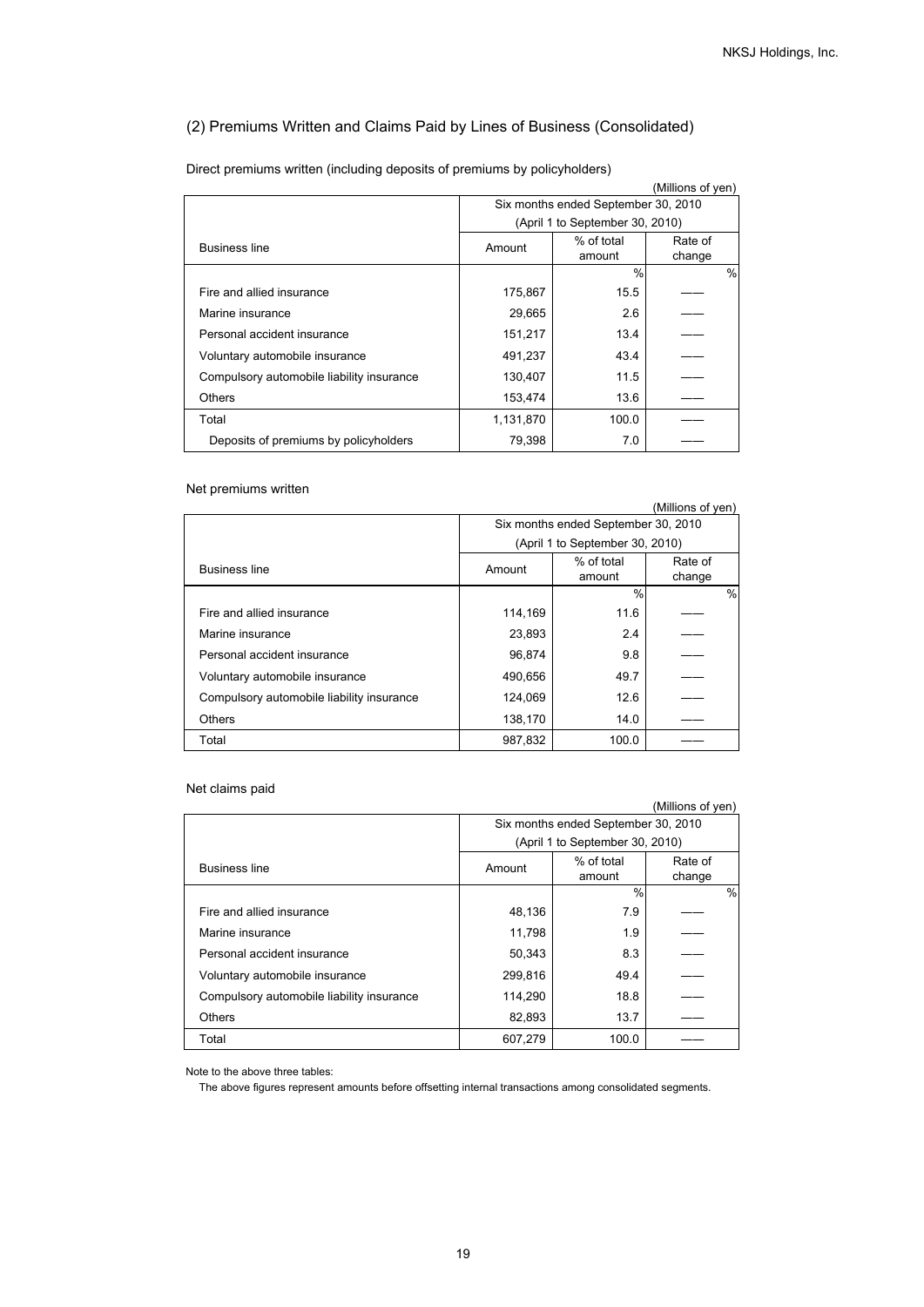### (3) Life Insurance Business (Consolidated)

#### Life insurance premiums

|                         |                                     | (Millions of yen) |  |
|-------------------------|-------------------------------------|-------------------|--|
|                         | Six months ended September 30, 2010 |                   |  |
|                         | (April 1 to September 30, 2010)     |                   |  |
|                         | Rate of change<br>Amount            |                   |  |
|                         |                                     | %                 |  |
| Life insurance premiums | 108,905                             |                   |  |

Note) The above figures represent amounts before offsetting internal transactions among consolidated segments.

#### Total amount of policies in force

|                      |                          | (Millions of yen) |  |
|----------------------|--------------------------|-------------------|--|
|                      | As of September 30, 2010 |                   |  |
|                      | Rate of change<br>Amount |                   |  |
|                      |                          | $\%$              |  |
| Individual insurance | 15,902,856               |                   |  |
| Individual annuities | 277,171                  |                   |  |
| Group insurance      | 3,024,206                |                   |  |
| Group annuities      |                          |                   |  |

Notes)

- 1. The above figures represent amounts before offsetting internal transactions among consolidated segments.
- 2. Amount of "Individual annuities" represents the sum of annuity fund at the beginning of annuity payment of contracts before the beginning of annuity payment and policy reserves for the contracts after the beginning of annuity payment.

#### Total amount of new policies

| (Millions of yen)    |                                                                                                       |           |  |  |
|----------------------|-------------------------------------------------------------------------------------------------------|-----------|--|--|
|                      | Six months ended September 30, 2010                                                                   |           |  |  |
|                      | (April 1 to September 30, 2010)                                                                       |           |  |  |
|                      | Net increase<br>Net increase<br>by new<br>New policies<br>policies and<br>by conversion<br>conversion |           |  |  |
| Individual insurance | 1,536,763                                                                                             | 1,536,763 |  |  |
| Individual annuities | 6,580                                                                                                 | 6,580     |  |  |
| Group insurance      | 17,702                                                                                                | 17,702    |  |  |
| Group annuities      |                                                                                                       |           |  |  |

Notes)

1. The above figures represent amounts before offsetting internal transactions among consolidated segments.

 2. Amount of "Net increase by new policies and conversion" for "Individual annuities" represents the amount of annuity fund at the beginning of annuity payment.

### Annualized premiums of new policies (individual insurance and individual annuities)

|                                        | Six months ended September 30, 2010 |                |
|----------------------------------------|-------------------------------------|----------------|
|                                        | (April 1 to September 30, 2010)     |                |
|                                        | Amount                              | Rate of change |
| Annualized premiums of<br>new policies | 18,031                              | $\%$           |

(Millions of yen)

Note) The above figures represent amounts before offsetting internal transactions among consolidated segments.